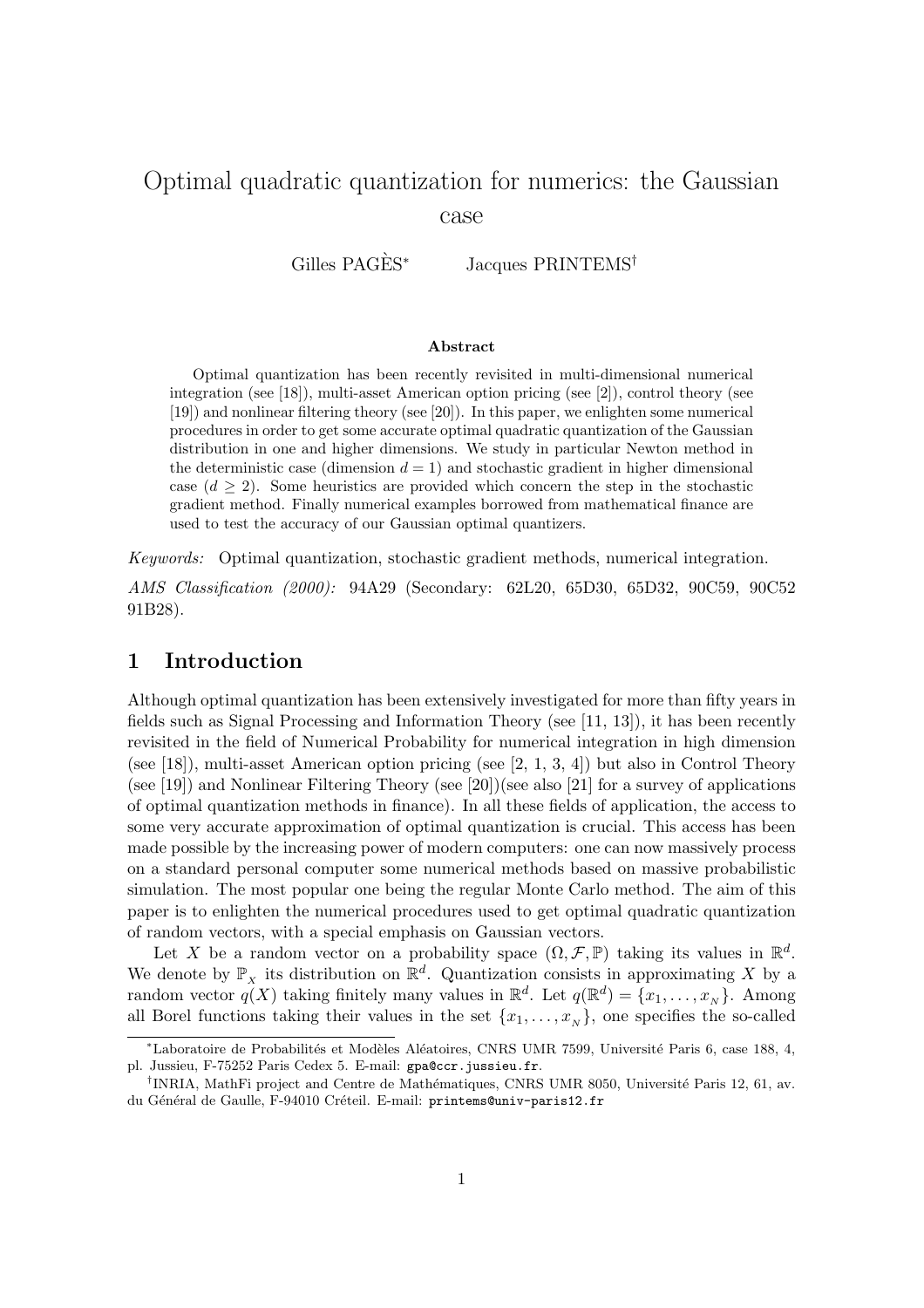Voronoi N-quantizers defined by

$$
q_{vor}(\xi) = \sum_{i=1}^{N} x_i \mathbf{1}_{C(x_i)}(\xi), \qquad \xi \in \mathbb{R}^d,
$$

where  $\{C(x_i)\}_{1 \leq i \leq N}$  is a Borel partition of  $\mathbb{R}^d$  satisfying

 $C(x_i) \subset \{\xi \in \mathbb{R}^d \mid |\xi - x_i| \leq |\xi - x_j|, j = 1, ..., N\}.$ 

Let  $p \geq 1$  and  $X \in L^p$ . One easily checks that these Voronoi N-quantizers minimize the  $L^p$  quantization error (to the power  $p$ ), i.e.

$$
\mathbb{E}|X-q_{vor}(X)|^p=\min\left\{\mathbb{E}|X-q(X)|^p, q:\mathbb{R}^d\stackrel{Borel}{\longrightarrow}\{x_1,\ldots,x_N\}\right\}.
$$

From now on, we will only consider Voronoi N–quantizers (and so we will often drop the "Voronoi" term). For these Voronoi  $N$ -quantizers, the  $L^p$ -error (to the power p) induced by replacing X by its quantizer  $q(X)$  reads

(1.1) 
$$
\mathbb{E}|X - q_{vor}(X)|^p = \int_{\mathbb{R}^d} \min_{1 \le i \le N} |x_i - \xi|^p \mathbb{P}_X(\mathrm{d}\xi)
$$

The right-hand-side of the above equality defines a (symmetric) continuous function  $x \mapsto$  $D_{N}^{X,p}$  $X_{N}^{X,p}(x)$  on  $(\mathbb{R}^{d})^{N}$  of the variable  $x := (x_{1}, \ldots, x_{N})$ . Such a *N*-tuple x will often be called N-quantizer as well. The aim of  $L^p$ -optimal quantization is to find some optimal quantizer which minimizes the function  $D_N^{X,p}$  $X_p^{X,p}$  over  $(\mathbb{R}^d)^N$  (there is always some, see, e.g. [13]). Optimal quadratic quantization, on which we focus in this paper, stands for  $p = 2$ .

Let us illustrate by a simple example an application of optimal quantization to numerical integration: one can write, for a regular enough function f and a quantizer  $x :=$  $(x_1,\ldots,x_N)$ :

(1.2) 
$$
\mathbb{E} f(X) = \sum_{i=1}^{N} \mathbb{P}_{X}(C(x_i)) f(x_i) + \sum_{i=1}^{N} df(x) \cdot \mathbb{E} \left( (x_i - X) \mathbf{1}_{C(x_i)}(X) \right)
$$

$$
+ 2^{nd} \text{ order terms.}
$$

The first sum in the right-hand-side of the equality can be easily computed provided one knows the  $x_i$ 's and the  $\mathbb{P}_x$ -"mass" of their Voronoi cells. Then, one can see that, when for  $p = 2$ , the first order necessary condition for optimality in (1.1) implies that all the terms  $\mathbb{E}((x_i - X)\mathbf{1}_{C(x_i)}(X)), i = 1, \ldots, n$ , are 0. This improves the numerical accuracy of the approximation of  $\mathbb{E}(f(X))$ .

In many cases where the random vector  $X$  of interest in  $(1.2)$  is the d-dimensional Brownian motion  $B_T$  at some positive time T (*e.g.* the pricing of an European option in the Black and Scholes model), the crucial step amounts, modulo an appropriate dilatation, to optimally quantize the Normal distribution  $\mathcal{N}(0; I_d)$ . The aim of this paper is to describe in full details some numerical procedures performing optimal quadratic quantization of Gaussian random vectors. We mean by that to give some heuristics concerning efficient choices for the parameters in different gradient-based optimization algorithms proposed to minimize (1.1): Newton's method (in one dimension), a fixed point-like method known as Lloyd's method I (see [14]) and stochastic gradient method (see [8]).

Stochastic gradient methods are based on the integral representation of the gradient of the criterion to be minimized (this is the case of the criterion  $D_N^{X,2}$  $N^{\Lambda,2}$  defined by  $(1.1)$ ). The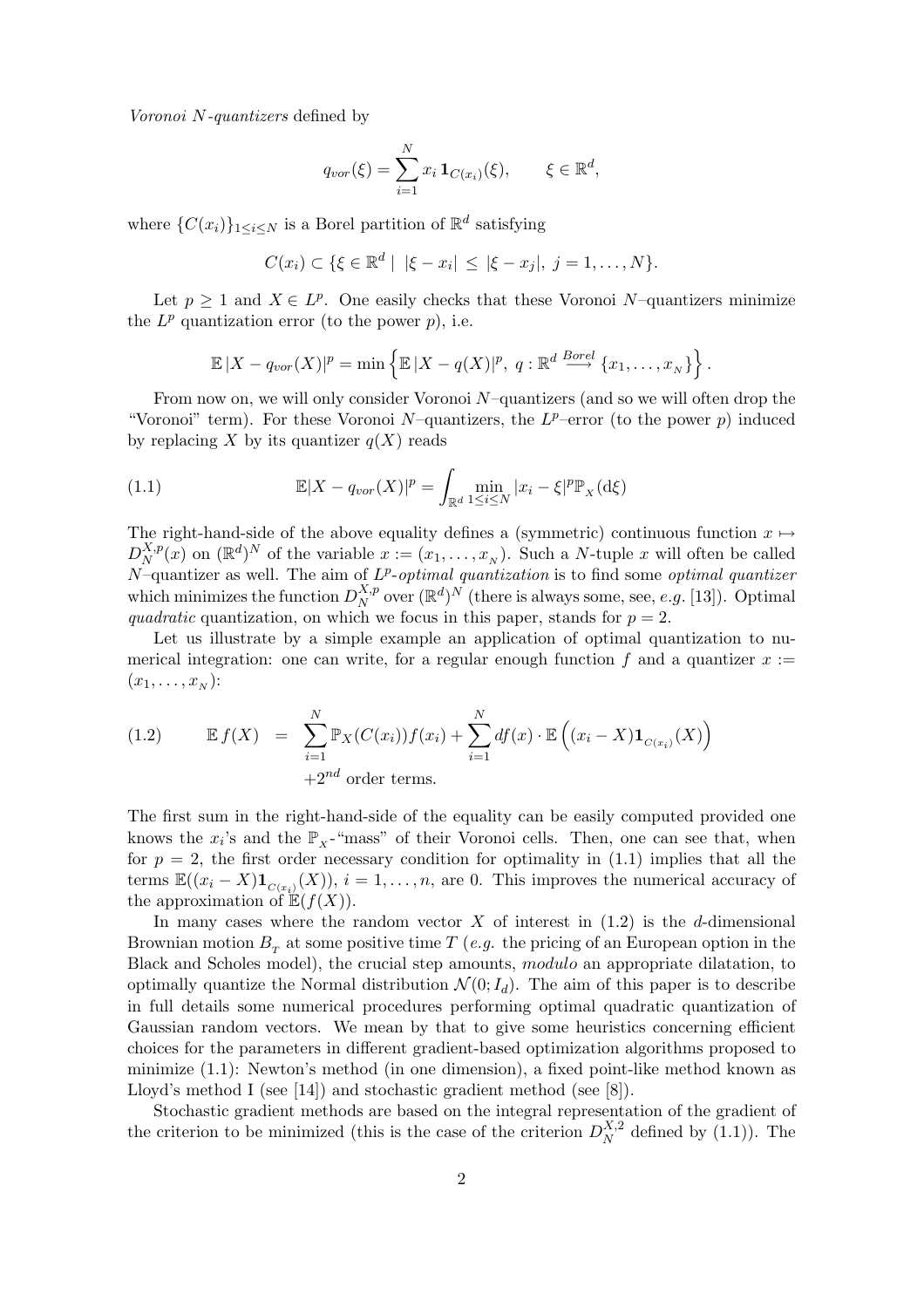rate of convergence of stochastic gradient methods is ruled by a Central Limit Theorem (CLT). The rate of convergence of stochastic gradient descents is ruled by a Central Limit Theorem (CLT). When the descent step of the procedure is settled to provide the best possible rate, then the variance in the CLT is proportional to the inverse of the lowest eigenvalue of the Hessian  $d^2D_N^{X,2}$  $X^{X,2}_N(x^*)$  at the limiting value  $x^*$ .

Hence, we can see that the ill-conditioned nature of  $d^2D_N^{X,2}$  $X^{X,2}_N(x^*)$  is linked to the slowness of the stochastic algorithm. One verifies that this is a crucial problem in practical implementations of such stochastic gradient procedures. This is the reason why we first studied the case of the uniform distribution  $U([0, 1])$  over the unit interval for which everything can be computed analytically:

$$
\min_{x \in (\mathbb{R}^d)^N} D_N^{X,2}(x) = D_N^{X,2}(x^\star) = \frac{1}{2N} \quad \text{with } x^\star = \left(\frac{2k-1}{2N}\right)_{1 \le k \le N},
$$

and  $d^2D_N^{X,2}$  $X^{(X,2)}_{N}(x^*)$  is, up to a normalizing factor, the three points-discretized Laplacian operator which is known to be ill-conditioned. This tells us that the uniform law is some sense the most difficult case for the numerical experiments. When dealing with more general distributions, this is a hint to explain and overcome the numerical difficulties encountered to compute the components of an optimal quantizer close to the modes of the distribution: around these modes, the distribution behaves locally as the uniform distribution. From this study, we will be in position to derive some heuristics concerning the descent step in the stochastic gradient including in higher dimension for the Normal distribution (see Section 3).

The paper is organized as follows. In Section 2, after some definitions, we recall in Theorem 2.1 the asymptotic bound concerning the infimum in  $(1.1)$  when N becomes large. Then we recall general facts about the stochastic gradient algorithm and give necessary conditions of convergence in Theorem 2.4 (see [8]). In Section 3, we proceed to the numerical implementation of Newton's Method for the one dimensional case and stochastic gradient in higher dimension (up to 10). In Section 4, we propose some numerical experiments with an example borrowed to mathematical finance. It consists in pricing Put and Put-Spread European options on a geometrical index of Black & Scholes assets using some optimal quadratic quantizers of a d-dimensional Normal distribution for  $d \in \{2, \ldots, 6\}$ . This is based upon the above formula (1.2). Its main purposes are to test from a numerical point of view the accuracy of the optimal quantizer obtained in Section 3. Subsequently, it is a way to validate our heuristics concerning the different optimization procedures depicted in Section 3. To this end, we carry out in Section 4 a short comparison with the Monte Carlo method. Several classes of functions are involved depending on their convexity structure and their smoothness. Indeed, as pointed out in Section 2, numerical integration of convex function via optimal quantizer yields a lower bound of the true value. That is why numerical integration of the difference of two convex functions via optimal quantization must yield a better accuracy. Our numerical experiments tend to show that being the difference of two convex functions is more prominent than smoothness. Moreover, in this case, the numerical integration via optimal quantization leads to good results both in terms of relative error in percentage and in term of absolute error when we compare it with the standard deviation of the Monte Carlo estimator. In fact, it successfully competes with the Monte Carlo method up to 4-dimension as predicted by theoretical error bounds and seems quite satisfactory even in 5-dimension. Nevertheless, we emphasize that the purpose of this section is essentially to test the accuracy of the optimal quantizer. It is clear that, as far as high dimensional numerical integration is concerned, say  $d \geq 6$ , Monte Carlo method is especially relevant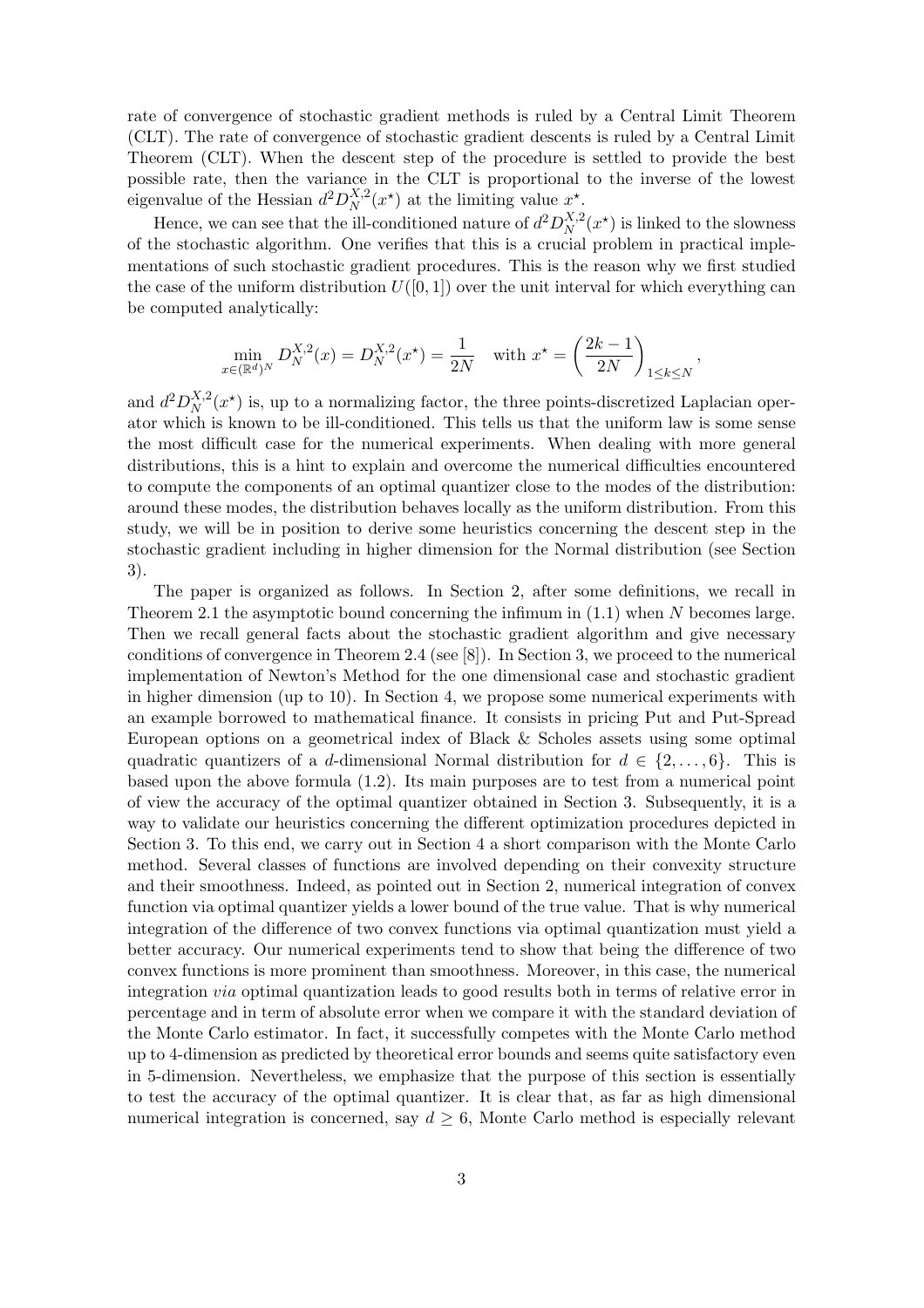when we want to balance accuracy with computational cost. The natural field of application of the quantization method is the computation of a huge number of integrals of regular functions with respect to the same distribution, in medium dimensions (say  $1 \leq d \leq 4$  or  $d = 5$ ).

## 2 Notations and preliminaries

We denote by  $|\cdot|$  the Euclidean norm on  $\mathbb{R}^d$  and for every Borel set  $A \subset \mathbb{R}^d$ , we denote by  $\mathbf{1}_A$  its indicator function.

#### 2.1 Quantization of random vector

Let X be a square integrable  $\mathbb{R}^d$ -valued random vector defined on a probability space  $(\Omega, \mathcal{F}, \mathbb{P})$ . Let  $x := (x_i)_{1 \leq i \leq N}$  be a N-tuple in  $\mathbb{R}^d$  and let  $q : \mathbb{R}^d \to \{x_1, \ldots, x_N\}$  be any Borel function. The  $\{x_1, \ldots, x_N\}$ -valued random vector  $q(X)$  is called a q-quantization of X. The induced quadratic error  $||X - q(X)||_2$  is called (quadratic) q-quantization error.

One easily shows that, among all possible  $\{x_1, \ldots, x_N\}$ -valued functions q, all those defined by

$$
q_{vor}(\xi) := \sum_{i=1}^{N} x_i \mathbf{1}_{C(x_i)}(\xi), \qquad \xi \in \mathbb{R}^d,
$$

where  $\{C(x_i)\}_{1 \leq i \leq N}$  is a Borel partition of  $\mathbb{R}^d$  satisfying

$$
C(x_i) \subset \{ \xi \in \mathbb{R}^d \mid |\xi - x_i| \leq |\xi - x_j|, j = 1, ..., N \}
$$

minimize the quadratic quantization error. That is

$$
||X - q_{vor}(X)||_2 = \min \{ ||X - q(X)||_2, q : \mathbb{R}^d \stackrel{Borel}{\longrightarrow} \{x_1, ..., x_N\} \}.
$$

Any such partition  $\{C(x_i)\}_{1\leq i\leq N}$  of  $\mathbb{R}^d$  is called a *Voronoi tessellation* of the *N*-tuple x and the corresponding function  $q_{vor}$  a *Voronoi* N-quantizer. When all the components of the N-tuple x are pairwise distinct, each cell  $C(x_i)$  contains  $x_i$ , its closure is convex and its boundary is included in finite union of hyperplanes. Any  $q_{vor}$ -quantization of X where  $q_{vor}$  is a Voronoi N-quantizer is called a Voronoi N-quantization of X. It is denoted  $\hat{X}^x$ (or simply X when there is no ambiguity). For notational simplicity the N-tuple x itself will often be called (Voronoi) N-quantizer. So, such a Voronoi quantization reads

$$
\widehat{X}^x := \sum_{i=1}^N x_i \mathbf{1}_{C(x_i)}(X).
$$

The resulting quadratic quantization error, to the power 2, that is  $\mathbb{E}|X - \hat{X}^x|^2$ , is called quadratic distortion (this terminology comes from Information Theory and Signal processing and was developed in the early 1950's) and is denoted  $D_N^X(x)$ . If  $\mathbb{P}_X$  denotes the distribution of  $X$ , it reads

$$
D_N^X(x) := \mathbb{E}|X - \hat{X}^x|^2 = \sum_{i=1}^N \mathbb{E}(\mathbf{1}_{C(x_i)}(X)|X - x_i|^2)
$$
  
= 
$$
\int_{\mathbb{R}^d} \min_{1 \le i \le N} |x_i - \xi|^2 \mathbb{P}_X(\mathrm{d}\xi).
$$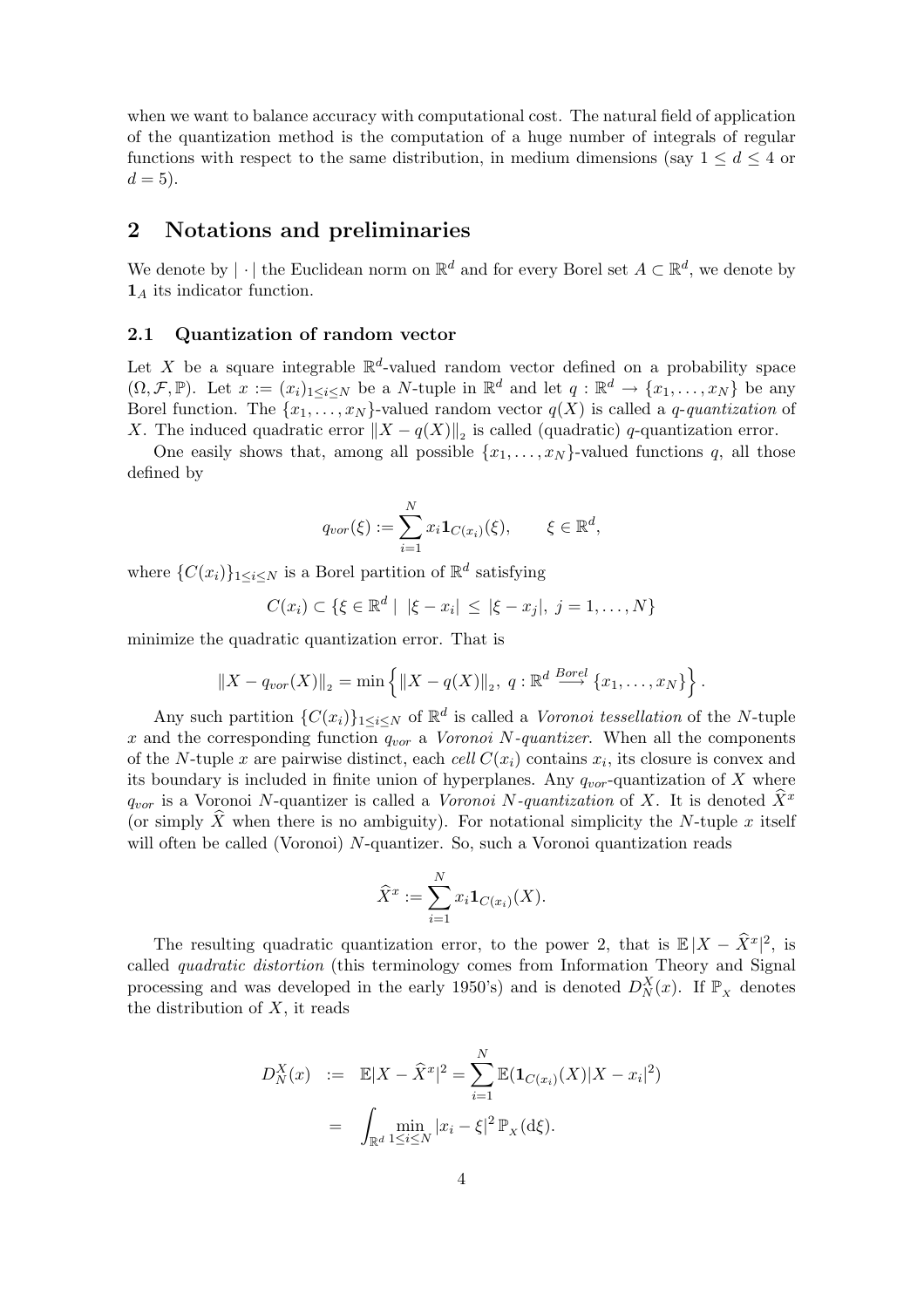The notation is consistent since the distortion only depends on the N-tuple  $x$  and (the distribution of) X. Furthermore, when  $\mathbb{P}_x$  is continuous, the Voronoi quantization  $\bar{X}^x$ itself is P-essentially unique.

One crucial feature is that the distortion function  $x \mapsto D_N^X(x)$  is continuous, and always reaches (at least) one minimum, at some  $N$ -tuple  $x^*$  having pairwise distinct components. Let us denote

$$
\underline{D}_N^X := \min_{x \in (\mathbb{R}^d)^N} D_N^X(x).
$$

Such an optimal quantizer lies in the convex hull of the support of  $\mathbb{P}_X$ . Furthermore, it is easy to establish that this minimum  $D_N^X$  decreases to 0 as the size N of the optimal quantizer goes to infinity (see e.g.  $[13, 18]$  for a proof of these basic properties). The rate of convergence to 0 is a more challenging problem, elucidated in several steps by Zador, Bucklew & Wise and finally Graf & Luschey (see [13]). It is given by the following theorem.

**Theorem 2.1** Assume  $X \in L^{2+\varepsilon}(\Omega, \mathcal{A}, \mathbb{P})$  for some  $\varepsilon > 0$ . Set  $\varphi := \frac{d\mathbb{P}_X}{d\lambda}$ .  $\frac{d\ln x}{d\lambda_d}$  the Radon-Nikodym density of the absolutely continuous part of  $\mathbb{P}_{X}$  with respect to the Lebesgue measure  $\lambda_d$  on  $\mathbb{R}^d$ . Then

(2.1) 
$$
\lim_{N} N^{2/d} \underline{D}_{N}^{X} = J_{d} ||\varphi||_{\frac{d}{d+2}}
$$

where  $\|\varphi\|_{r} = (\int_{\mathbb{R}^d} |\varphi|^r d\lambda_d)^{1/r}$  for any  $r > 0$ . In particular  $J_d$  is the limit when  $X \sim$  $U([0,1]^d)$  and satisfies  $J_d = \min_N N^{2/d} \underline{D}_N^{U([0,1]^d)}$  $N^{U([0,1]^{n})}$ .

The true value of  $J_d$  is unknown when  $d \geq 3$  but one knows that  $J_d \sim \frac{d}{2\pi}$  $\frac{d}{2\pi e}$   $(J_1 = \frac{1}{12}$  and  $J_2 = \frac{5}{18\sqrt{3}}$  (see [13]).

It is of high interest to have access to a N-tuple  $x^*$  with minimal possible distortion since it provides the best possible quadratic approximation of a random vector  $X$  by a random vector taking (at most) N values. This is the purpose of optimal quantization which will need in higher dimension to use stochastic procedure of optimization exposed below.

But before getting into these optimization procedures, let us illustrate on a simple example how quantization of random vectors can be used for numerics, namely numerical integration.

## 2.2 Numerical integration by quantization

The idea is simply to approximate the distribution  $\mathbb{P}_x$  on  $\mathbb{R}^d$  by that of  $\widehat{X}^x$  on Borel functions  $f \in L^1(\mathbb{R}^d, \mathbb{P}_X)$  and to use the distortion to evaluate the resulting error. This means comparing

$$
\mathbb{E} f(X) = \int_{\mathbb{R}^d} f(\xi) \mathbb{P}_X(d\xi) \quad \text{and} \quad \mathbb{E} f(\widehat{X}) = \int_{\mathbb{R}^d} f(\xi) \mathbb{P}_{\widehat{X}}(d\xi) = \sum_{i=1}^N f(x_i) \mathbb{P}_X(C(x_i)).
$$

From a computational point of view, the numerical computation of the second quantity needs to have access not only to the (hopefully optimal) quantizer x but also to the  $\mathbb{P}_{x}$ mass of the cells of its Voronoi tessellation. One must include this phase in any procedure devised to compute an optimal quantizer (see [18]).

• The basic result is quite simple: if  $f$  is *Lipschitz continuous*, then

$$
\left| \int_{\mathbb{R}^d} f(\xi) \mathbb{P}_X(d\xi) - \int_{\mathbb{R}^d} f(\xi) \mathbb{P}_{\hat{X}}(d\xi) \right| = |\mathbb{E}f(X) - \mathbb{E}f(\hat{X})| \le \mathbb{E}|f(X) - f(\hat{X})|
$$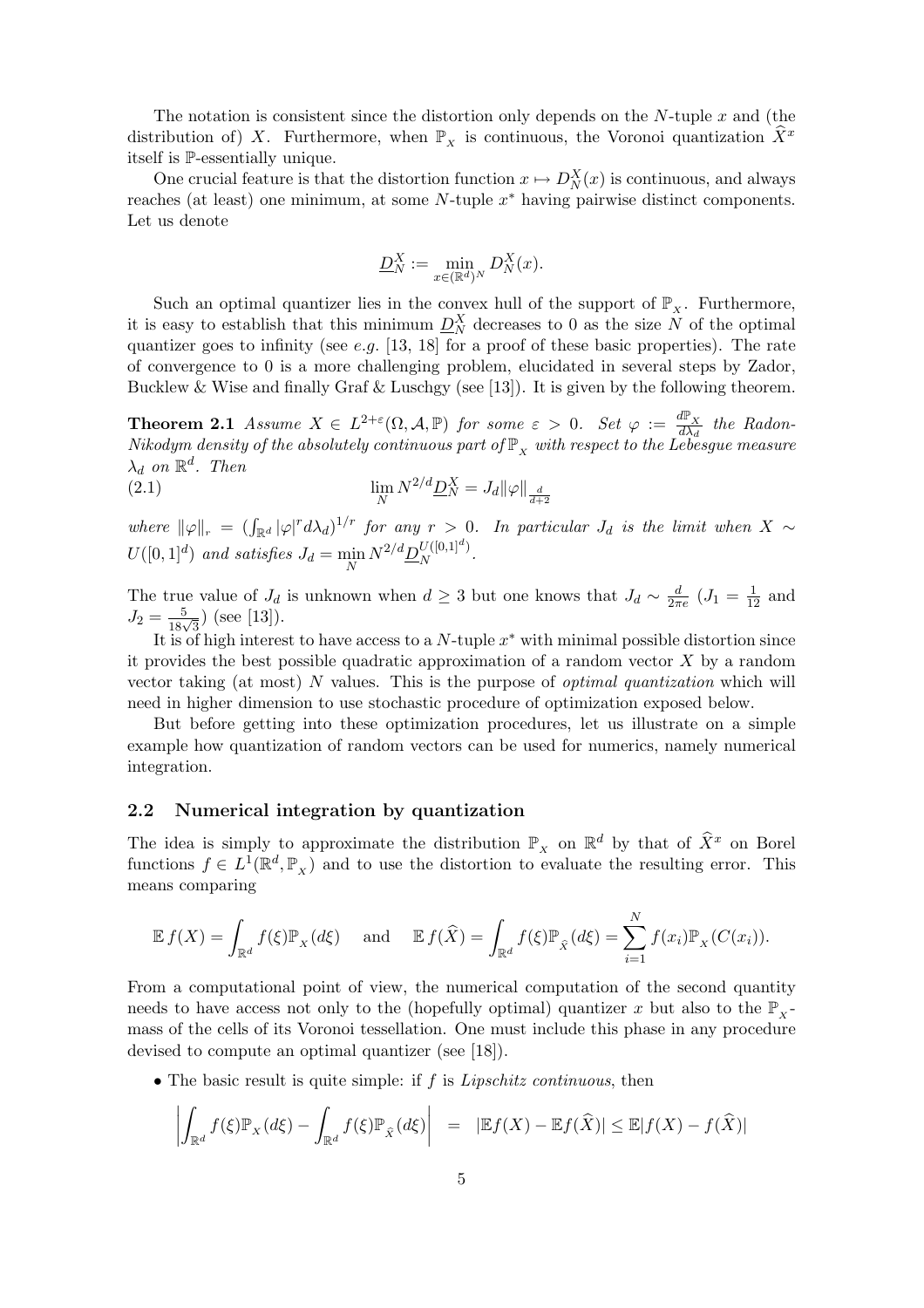$$
\leq \quad [f]_{Lip} \mathbb{E}|X - \widehat{X}|
$$
  

$$
\leq \quad [f]_{Lip} \sqrt{D_N^X(x)}.
$$

This shows that if  $x^{(N)}$ ,  $N \geq 1$ , denotes a sequence optimal N-quantizers, then  $\mathbb{P}_{X^{(N)}}$ weakly converges toward  $\mathbb{P}_{X}$  at optimal rate. (Of course, the weak convergence also holds for any sequence  $X^{(N)}$  of N-tuples such that  $D_N^X \to 0$  as N goes to infinity).

• When the function  $f$  is smoother – differentiable with a Lipschitz continuous derivative  $Df$  – this error bound can be significantly improved still using the distortion. This relies on a noticeable regularity property of the distortion  $D_N^X(x)$  as a function of the N-tuple x: it is *continuously differentiable* on the open set of N-tuples x having pairwise distinct components satisfying

(2.2) 
$$
\mathbb{P}_X(\cup_{1 \le i \le N} \partial C(x_i)) = 0
$$

(holds for every x if  $\mathbb{P}_x$  is continuous), and

(2.3) 
$$
\frac{\partial D_N^X}{\partial x_i}(x) = 2 \int_{C(x_i)} (x_i - \xi) \mathbb{P}_X(d\xi), \quad 1 \le i \le N.
$$

Furthermore, one shows (see [13]) that any optimal N-quantizer  $x^*$  has pairwise distinct components and satisfies (2.2) provided that  $|\text{supp}(\mathbb{P}_X)| \geq N$  (regardless of the continuity of  $\mathbb{P}_x$ ). Consequently  $x^*$  is a stationary quantizer i.e.

(2.4) 
$$
\int_{C(x_i)} (x_i^* - \xi) \mathbb{P}_X(d\xi) = 0, \quad 1 \le i \le N.
$$

This also holds for any locally optimal quantizer lying inside the support of  $\mathbb{P}_x$ .

Numerical integration using stationary quantizers has further properties: assume that f is continuously differentiable with a Lipschitz continuous differential df  $(1)$  and that x is a stationary quantizer. Then, the fundamental formula of calculus shows that, for every  $i \in \{1, \ldots, N\}$  and every  $u \in C(x_i)$ 

$$
|f(\xi) - f(x_i) - df(x_i) \cdot (\xi - x_i)| \leq [df]_{Lip} |\xi - x_i|^2
$$

so that, integrating with respect to  $\mathbb{P}_X$  on every  $C(x_i)$  and summing over i yields

$$
\left| \int_{\mathbb{R}^d} f(\xi) \mathbb{P}_X(d\xi) - \sum_{i=1}^N f(x_i) \mathbb{P}_X(C(x_i)) - \sum_{i=1}^N df(x_i) \cdot \underbrace{\int_{C(x_i)} (x_i - \xi) \mathbb{P}_X(d\xi)}_{=0} \right|
$$
  
 
$$
\leq [df]_{Lip} \int_{\mathbb{R}^d} \min_{1 \leq i \leq N} |\xi - x_i|^2 \mathbb{P}_X(d\xi)
$$

so that

so that  
\n
$$
(2.5) \qquad \left| \int_{\mathbb{R}^d} f(\xi) \mathbb{P}_X(d\xi) - \sum_{i=1}^N f(x_i) \mathbb{P}_X(C(x_i)) \right| \leq [df]_{Lip} D_N^X(x).
$$

When f is twice differentiable with a bounded Hessian  $d^2f$ , then the above inequality holds with  $\frac{1}{2} ||d^2 f||_{\infty}$  instead of  $[df]_{Lip}$ . If x is an optimal N-quantizer, then  $D_N^X(x) \ll$ 

<sup>&</sup>lt;sup>1</sup>The dual of  $\mathbb{R}^d$  is identified with  $\mathbb{R}^d$  so that dg is identified with  $\nabla g$  from now on.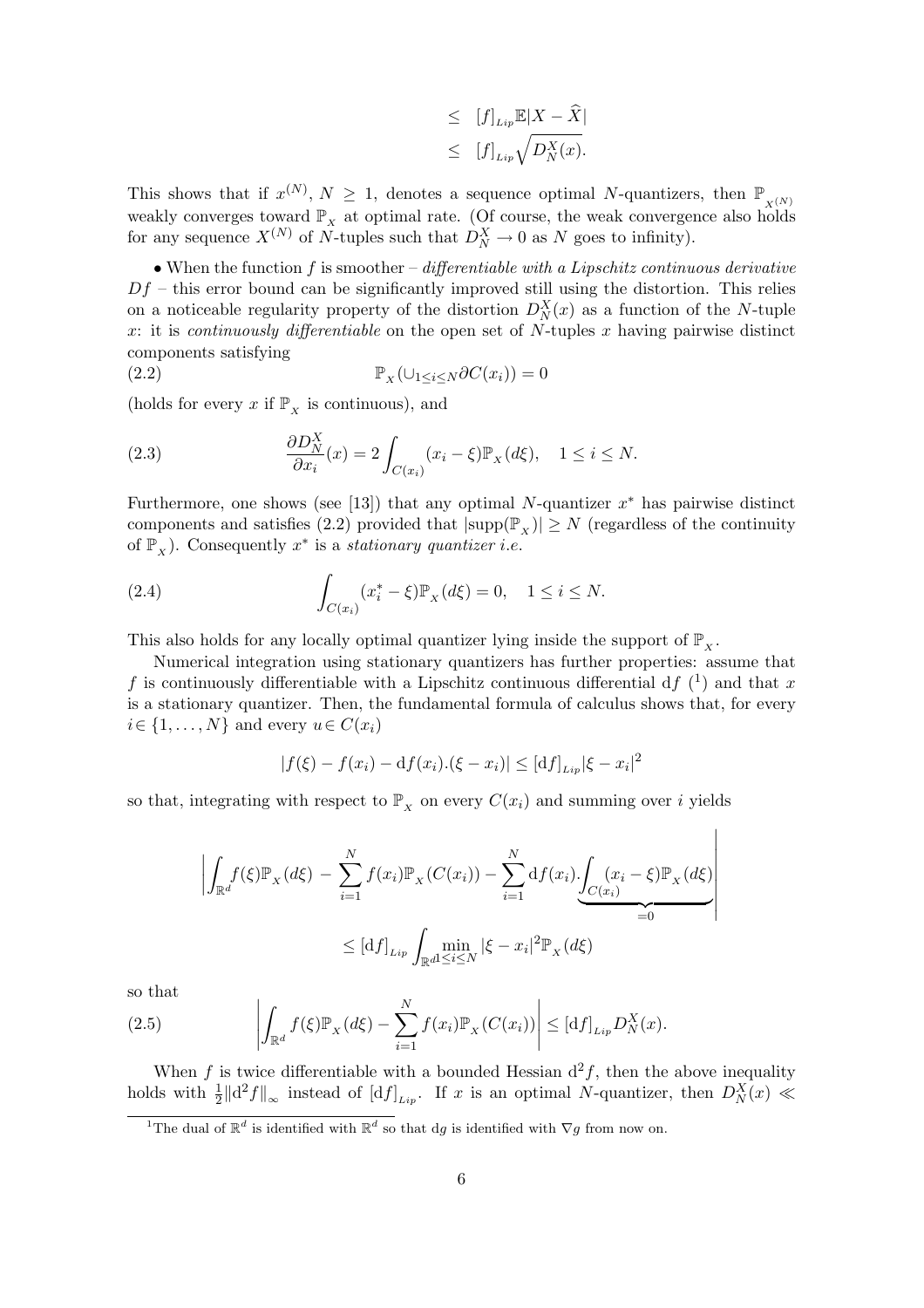$\mathcal{L}$  $D_N^X(x)$  for N large enough since  $D_N^X = o(x)$  $\mathcal{L}$  $D_N^X$ ) as  $N \to \infty$ . (Also note that  $D_N^X \leq$  $\underline{D}_1^X$  = Var(X).)

• A second property of stationary quantizers is of interest for numerical integration: it involves *convex functions*. One starts from the stationary equality  $(2.4)$  which also reads, if  $x$  denotes a stationary quantizer

(2.6) 
$$
x_i = \frac{1}{\mathbb{P}_X(C(x_i))} \int_{C(x_i)} \xi \mathbb{P}_X(d\xi), \qquad 1 \le i \le N.
$$

Following the definition of  $\widehat{X}^x$ , this in turn reads

 $\widehat{X}^x = \mathbb{E}(X|\widehat{X}^x).$ 

Now the conditional Jensen inequality applied to any convex function  $f$  yields

(2.7) 
$$
\sum_{i=1}^N f(x_i) \mathbb{P}_X (C(x_i)) = \mathbb{E} f(\widehat{X}^x) \leq \mathbb{E} f(X).
$$

since

$$
\mathbb{E}f(\widehat{X}^x) = \mathbb{E}f(\mathbb{E}(X|\widehat{X}^x)) \le \mathbb{E}(\mathbb{E}(f(X)|\widehat{X}^x)) = \mathbb{E}f(X).
$$

Numerical integration by quantization using a stationary quantizer always yields a lower bound of the true value  $E f(X)$ . For some further error bounds when the function f is simply locally Lipschitz continuous, see [10].

### 2.3 Stochastic gradient method

Let E be a finite dimensional R-vector space, U a nonempty open subset of E and let  $\mu$  be a probability measure on  $\mathbb{R}^d$ . Suppose we are given a continuously differentiable function  $g: U \to \mathbb{R}$  with differential  $dg: U \to E$ .

**Definition 2.2** We say that dg has an integral representation on U with respect to  $\mu$  if there exists a function  $dG: U \times \mathbb{R}^d \to E$  such that  $dG(x,.) \in L^1(\mu)$  for every  $x \in U$  and

$$
dg(x) = \int_{\mathbb{R}^d} dG(x,\xi) \,\mu(d\xi).
$$

Usually, such a representation formula is obtained by differentiation of a representation Usually, such a<br>formula  $g(x) := 1$  $\mathbb{R}^d$  $G(x,\xi)\mu(d\xi)$  for g. The principle of stochastic gradient method is to use the function  $d\tilde{G}$  and some independent simulated copies of  $\mu$ -distributed random vectors to approximate recursively a zero of dg. This procedure can be substituted to the standard gradient descent when the distribution  $\mu$  can easily be simulated whereas the computation of  $dq(x)$  is out of reach because it requires the computation of integrals with respect to  $\mu$ in higher dimension. Let us be more specific now. Let  $(\Omega, \mathcal{F}, \mathbb{P})$  be a probability space. Following [8] (chapter 2), we have the following definition.

**Definition 2.3** Let g be a twice differentiable function from E to R such that dg has an integral representation on E with respect to  $\mu$ . We call stochastic gradient method in E for g, a triplet of sequences  $((X_n)_{n\geq 0}, (\xi_n)_{n\geq 1}, (\gamma_n)_{n\geq 1})$  with values respectively in E,  $\mathbb{R}^d$ and [0,  $+\infty$ [ satisfying for every  $n \geq 1$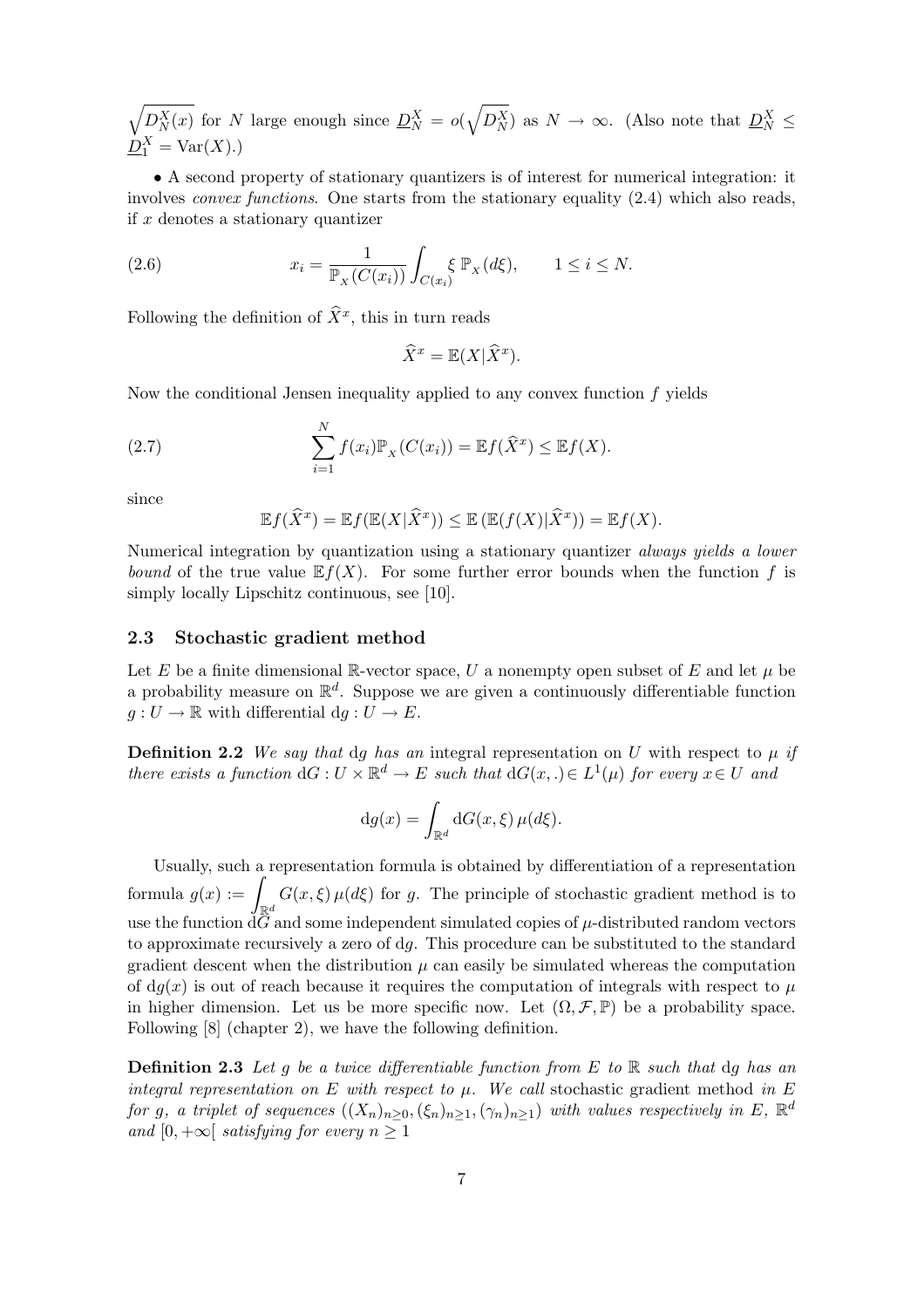(2.8) 
$$
X_{n+1} = X_n - \gamma_{n+1} dG(X_n, \xi_{n+1})
$$

(2.9) 
$$
(\xi_n)_{n\geq 1} \quad i.i.d. \text{ with } \mathcal{L}(\xi_1) = \mu
$$

(2.10) 
$$
\gamma_n > 0
$$
 for every  $n \ge 1$  and  $\sum_{n \ge 1} \gamma_n = +\infty$ .

The sequence  $(\gamma_n)_{n>1}$  is called the step or gain parameter sequence.

This definition is motivated by the following convergence theorem. This result is classical and many variants and generalizations can be found in the literature devoted to Stochastic Approximation Theory ([8], [16], among others).

**Theorem 2.4** (a) A.s. CONVERGENCE: Let  $g : E \to \mathbb{R}_+$  be a continuously differentiable function whose differential dg admits an integral representation on  $E$  with respect to  $\mu$ 

$$
dg(x) = \int_{\mathbb{R}^d} dG(x,\xi)\mu(d\xi).
$$

Assume that dg and dG satisfy

(2.11) 
$$
\lim_{|x| \to +\infty} g(x) = +\infty \quad and \quad dg \text{ is Lipschitz continuous}
$$

(2.12) 
$$
\int_{\mathbb{R}^d} |dG(x,\xi)|^2 \mu(d\xi) = O(g(x)) \quad \text{as} \quad |x| \to \infty.
$$

Let  $((X_n)_{n\geq 0},(\xi_n)_{n\geq 1},(\gamma_n)_{n\geq 1})$  be a stochastic gradient method with a positive gain parameter sequence satisfying

(2.13) 
$$
\sum_{n\geq 1} \gamma_n = +\infty \quad \text{and} \quad \sum_{n\geq 1} \gamma_n^2 < +\infty.
$$

Then  $g(X_n)$  a.s. converges to some nonnegative random variable  $g_\infty \in \mathbb{R}_+$  and  $X_n$  a.s. converges toward some random connected component  $\chi^*$  of  $\{dg = 0\} \cap \{g = g_{\infty}\}.$ 

In particular, if  $\{dg = 0\} = \{x^*\},\$ 

(2.14) 
$$
X_n \longrightarrow x^*
$$
 a.s. as  $n \to +\infty$ .

(b) RATE OF CONVERGENCE (CLT): Let  $x^*$  be an equilibrium point of  $\{dg = 0\}$ . Assume that  $x^*$  is attractive, that is g is is twice differentiable at  $x^*$  and  $d^2g(x^*)$  is positive definite. Assume that the "noise" is nondegenerated at  $x^*$ , namely that

(2.15) 
$$
\Gamma^* := \int_{\mathbb{R}^d} dG(x^*, \xi) \, ^t(dG(x^*, \xi)) \mu(d\xi) \text{ is positive definite,}
$$

where  ${}^t\!A$  is for transpose of A.

Specify the gain parameter sequence as follows

$$
\forall n \ge 1, \qquad \gamma_n = \frac{a}{b + n^{\alpha}}, \quad a, \, b > 0, \quad 0 < \alpha < 1.
$$

If  $\alpha = 1$  assume furthermore that the lowest eigenvalue  $\lambda_{min}$  of  $d^2g(x^*)$  satisfies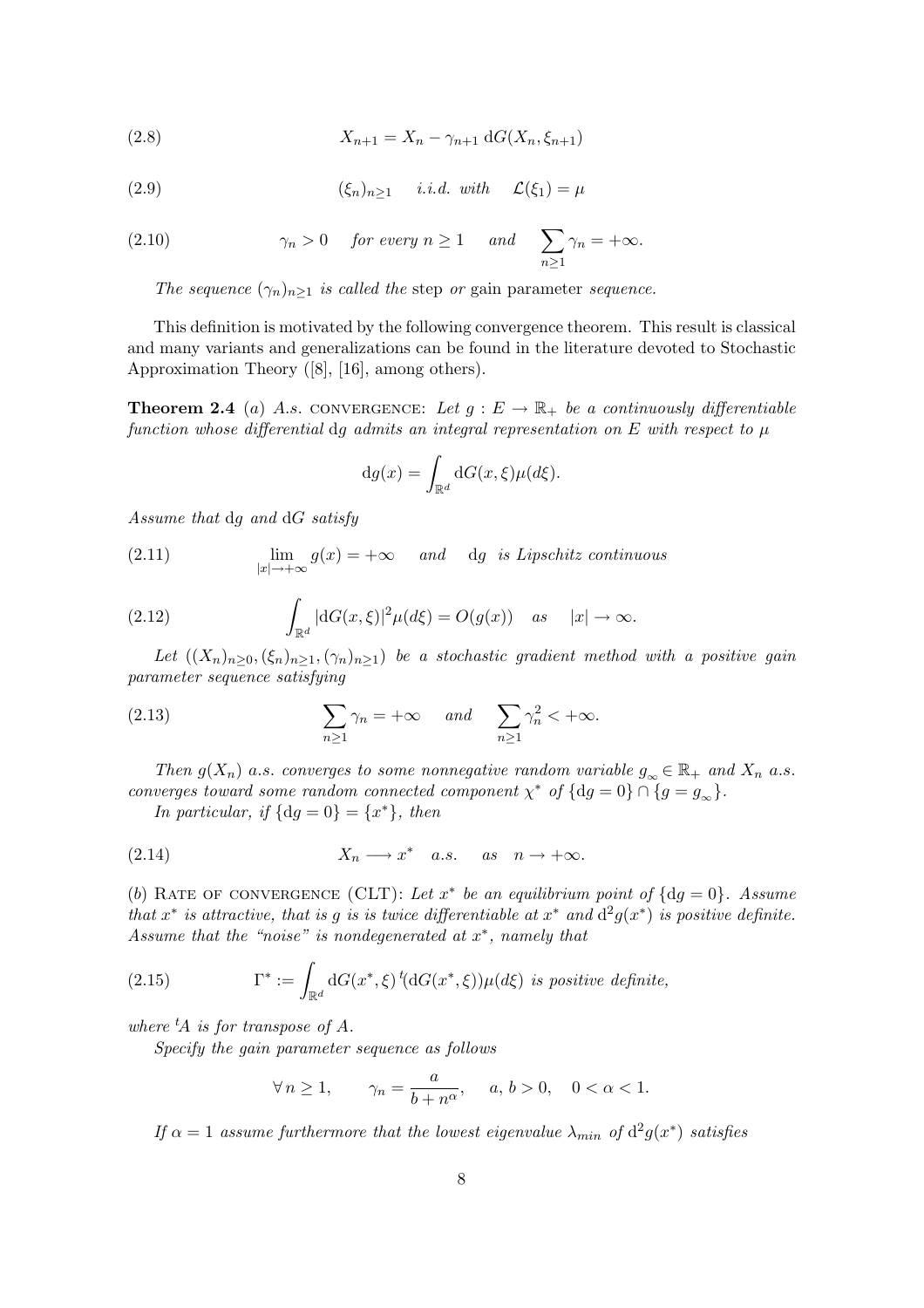$$
(2.16) \t\t a > \frac{1}{2\lambda_{min}}.
$$

Then, the above a.s. convergence is ruled on the convergence set  $\{X_n \to x^*\}$  by the following Central Limit Theorem

(2.17) 
$$
\frac{X_n - x^*}{\sqrt{\gamma_n}} \xrightarrow{\mathcal{L}_{stably}} \mathcal{N}(0, \Sigma),
$$

with  $\Sigma := \int^{+\infty}$ 0  $e^{-(d^2g(x^*)-\rho I_d)u}\Gamma^*e^{-(d^2g(x^*)-\rho I_d)u} du$  and  $\rho=\frac{1}{2\rho}$  $\frac{1}{2a} \mathbf{1}_{\{\alpha=1\}}$  .

The convergence in (2.17) means that for every bounded continuous function and every  $A \in \mathcal{F}$ ,

$$
\mathbb{E}\left(\mathbf{1}_{\{X_n\to x^*\}\cap A} f(\frac{X_n-x^*}{\sqrt{\gamma_n}})\right) \stackrel{n\to\infty}{\longrightarrow} \mathbb{E}\left(\mathbf{1}_{\{X_n\to x^*\}\cap A} f(\sqrt{\Sigma}\,\zeta)\right), \quad \zeta \sim \mathcal{N}(0;I_d).
$$

**Remark 2.5** • The above formulation is derived from [8]: claim (a) is the combination of Theorem 2.III.4 p.61 and section 3.III.2, p.102. Claim (b) comes from section III., p.160.

• When g is only defined on an (open) domain  $U \subset E$ , the above convergence still holds when the gain parameter sequence  $(\gamma_n)_{n>0}$  takes its values in  $(0, \gamma_{max}]$  provided that U is convex, that  $x \mapsto x - \gamma_{max} dG(x, \xi)$  maps U into U for every  $\xi \in \mathbb{R}^d$  and that

$$
\lim_{d(x,\partial U)\to 0} g(x) = +\infty.
$$

This last assumption on  $g$  can be relaxed if  $U$  is bounded and if  $g$  and  $dg$  admit a continuous extension on  $\overline{U}$  and if  $dG(.,\xi), \xi \in \mathbb{R}^d$  admit an extension on  $\overline{U}$  which extends the representation property on  $\overline{U}$ .

• The matrix  $\mathcal{N}(0;\Sigma)$  is the invariant distribution of the Ornstein-Uhlenbeck diffusion

$$
dY_t = -(d^2g(x^*) - \rho I_d)Y_t dt + \sqrt{\Gamma^*} dW_t.
$$

• It follows from (2.17) that the fastest possible rate of convergence is  $\sqrt{n}$ . It is obtained with step sequence  $\gamma_n = \frac{a}{b+1}$  $\frac{a}{b+n}$ ,  $n \geq 1$ , a large enough: indeed  $\sqrt{n}(X_n - x^*)$  weakly converges toward  $\mathcal{N}(0; a \Sigma)$ . One easily checks that  $a \Sigma$  goes to 0 as  $a \to \infty$ . So the best rate of convergence is obtained for arbitrary large a. Except that the number of iterations needed for this rate of convergence to show up becomes greater and greater. So, an empirical approach is necessary to fit some "reasonable" coefficient  $a$ . This could be  $e.g.$  (in 1-dimension)  $a = 1/g''(x^*)$  which then yields a  $1/g''(x^*)$  asymptotic variance term. Unfortunately, this quantity is usually out of reach given the fact that we are looking for  $x^*$ . Some averaging methods can theoretically provide a solution to that problem but empirical tests were not decisive for the optimal quadratic quantization problem we are dealing with.

UNIFORM DISTRIBUTION  $U([0, 1])$ : We will illustrate Theorem 2.4 with the quadratic distortion for uniform distribution on [0, 1] (see [9]). Set  $E = \mathbb{R}^N$ ,  $d = 1$ , and

$$
g(x_1,...,x_N) := \frac{1}{2} \int_0^1 \min_{1 \le i \le N} (x_i - \xi)^2 du.
$$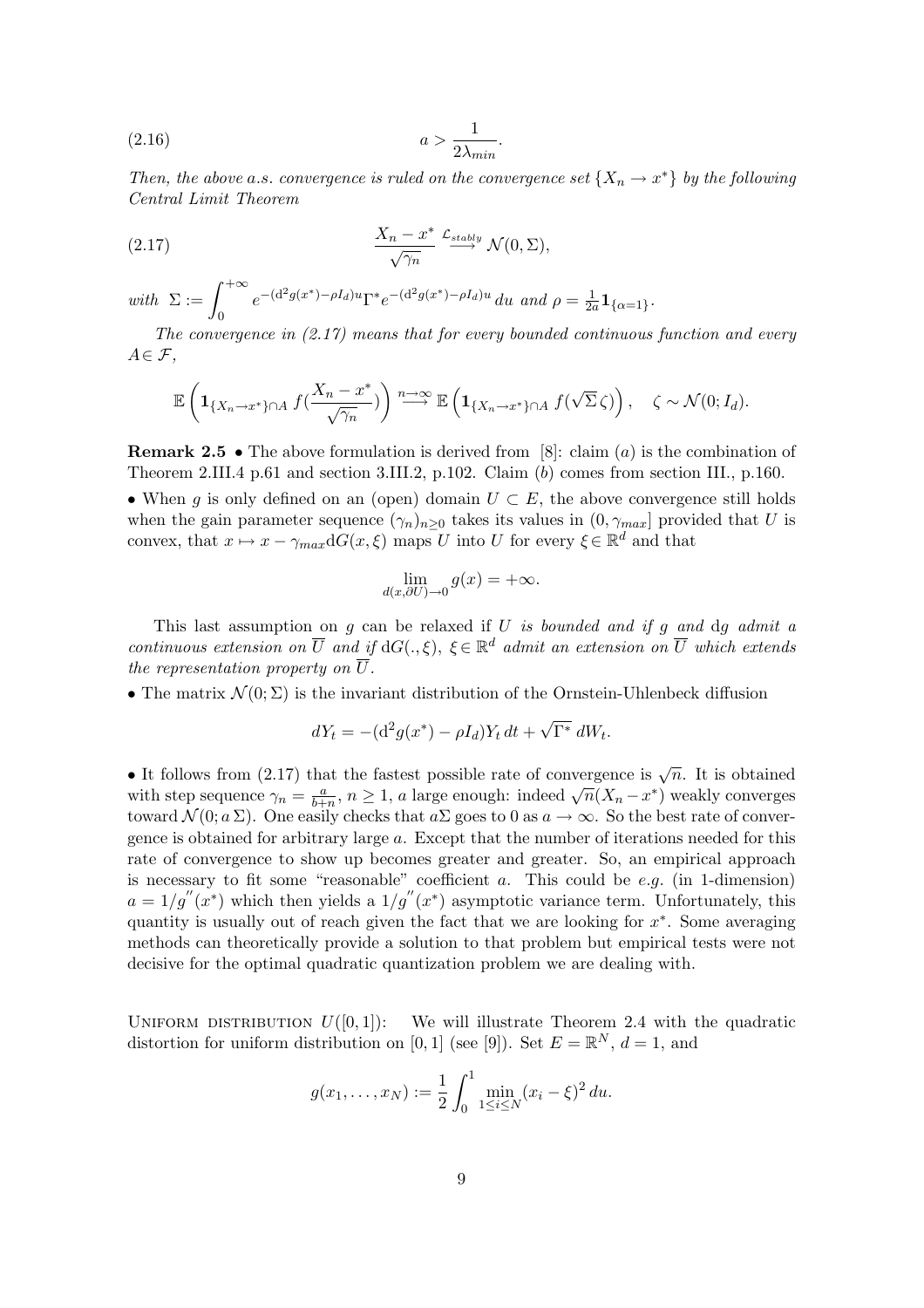Function g is clearly symmetric, so one may restrict on the open set  $U := \{(x_1, \ldots, x_N), 0 \leq \ell\}$  $x_1 < x_2 < \ldots < x_N < 1$ . On U, g is differentiable and dg has an integral representation with respect to du given by (2.3). Now  $C(x_i) = [x_{i-1/2}, x_{i+1/2}], 1 \le i \le N$ , with  $x_{i+1/2} := \frac{x_i + x_{i+1}}{2}$  $\frac{x_{i+1}}{2}$ ,  $1 \leq i \leq N-1$ ,  $x_{1/2} = 0$  and  $x_{N+1/2} = 1$ . With these conventions, one checks that

$$
dg(x_1,...,x_N) = \left(\int_{x_{i-1/2}}^{x_{i+1/2}} (x_i - \xi) d\xi\right)_{1 \leq i \leq N}.
$$

These integrals can be computed so that

$$
\frac{\partial g}{\partial x_i}(x) = \frac{1}{8} (2x_i - (x_{i+1} + x_{i-1})) (x_{i+1} - x_{i-1}), \quad 2 \le i \le N - 1,\n\frac{\partial g}{\partial x_1}(x) = \frac{1}{8} (3x_1 - x_2) (x_1 + x_2),\n\frac{\partial g}{\partial x_N}(x) = \frac{1}{8} (3x_N - x_{N-1} - 2) (2 - (x_N + x_{N-1})).
$$

The computation of the Hessian  $d^2g$  of g is straightforward and we have for a given N-tuple x and for any i such that  $2 \le i \le N - 1$ :

$$
d^{2}g(x)_{i,i-1} = -\frac{x_{i} - x_{i-1}}{4}, \quad d^{2}g(x)_{i,i+1} = -\frac{x_{i+1} - x_{i}}{4},
$$

$$
d^{2}g(x)_{i,i} = \frac{x_{i+1} - x_{i-1}}{4}.
$$

One checks that  $dg(x^*) = 0$  iff  $x_i^* = \frac{2i-1}{2N}$  $\frac{a_{i-1}}{2N}$  for  $i=1,\ldots,N$ . Finally, g satisfies all the assumptions of Theorem 2.4 (with  $\gamma_{max} = 1$ ). Furthermore, the eigenvalues of  $d^2g(x^*)$  can also be computed and we find

$$
\lambda_i = \frac{1}{N} \sin^2 \left( \frac{\pi i}{2N} \right), \qquad i \in \{1, \dots, N\}.
$$

so that

$$
\lambda_{min} = \frac{1}{N} \sin^2 \left(\frac{\pi}{2N}\right) \approx \frac{\pi^2}{4N^3}
$$
 when *N* is large.

Thus, Theorem 2.4 shows that a Central Limit Theorem holds for the a.s. convergence  $X_n \to x^*$  provided  $a > 2N^3/\pi^2$ .

**Remark 2.6** • One checks that the Hessian  $d^2g(x^*)$  at  $x^*$  is the discrete Laplacian obtained by finite difference on the interval  $[0, 1]$  up to a multiplicative factor  $N/4$ . Here, the illconditioned nature of such an operator is directly linked to the (slow) rate of convergence of the algorithm  $(2.8)$  through Theorem 2.4. Indeed, the number n of trials necessary to get  $\gamma_n$  close to 0 increases with N.

• This example suggests that when implementing a stochastic gradient to the distortion function of a more general distributions, special attention has to be paid to the points which are close to a mode of the (probability density function of the) distribution  $\mu$ . There, roughly speaking, the distribution mimics the uniform distribution because of the lack of injectivity and this seems to impose as strong assumptions on the step parameter  $(\gamma_n)_{n\geq 1}$ as for the uniform distribution.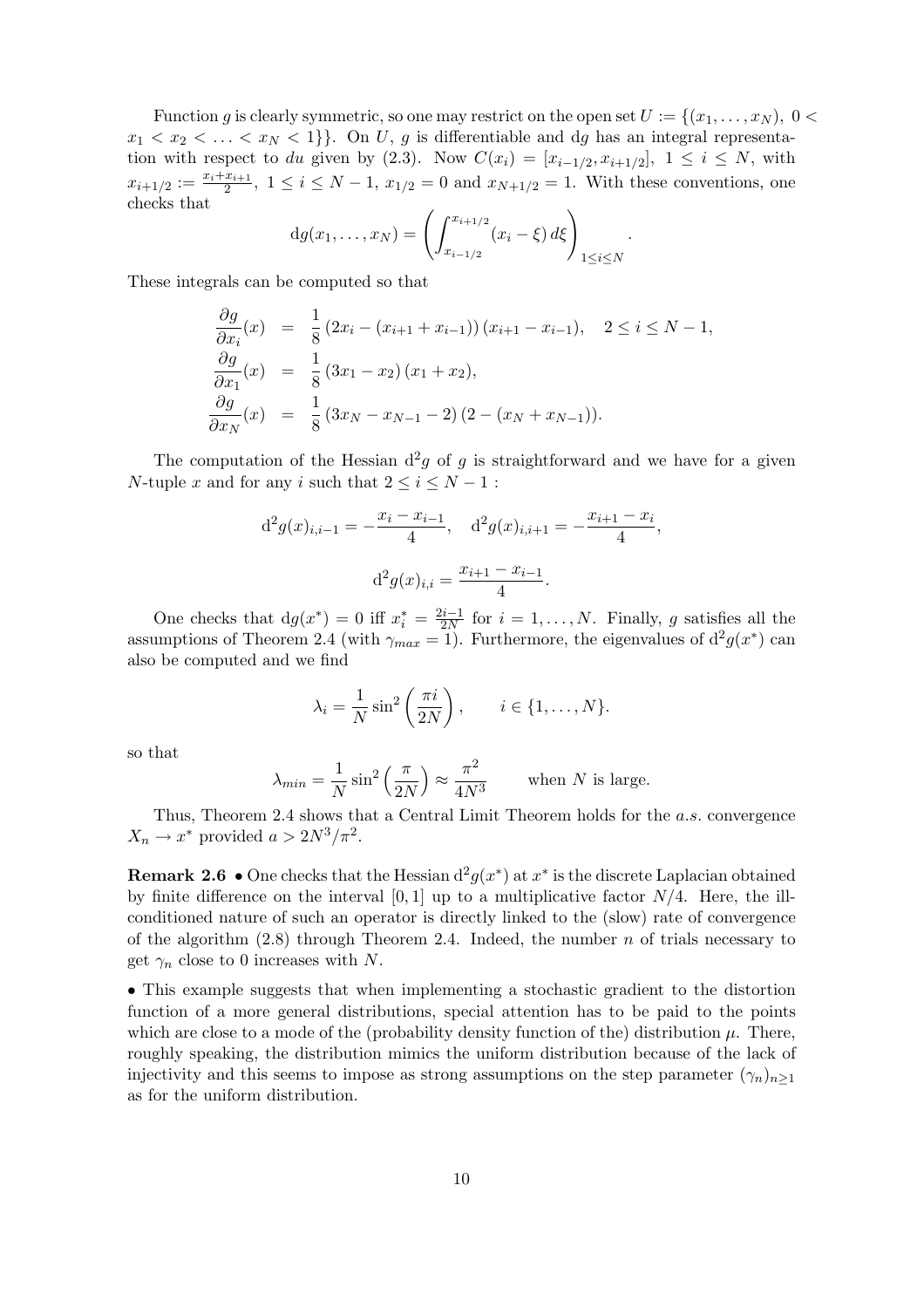PARTIAL EXTENSION TO NON UNIFORM DISTRIBUTIONS ON THE REAL LINE: To conclude this section, let us mention some further results about the quadratic distortion in 1 dimension. One may restrict the distortion function to the open set  $U := \{(x_1, \ldots, x_N), m \leq \}$  $x_1 < x_2 < \ldots < x_N < M$  where  $m := \inf \text{supp}(\mu)$  and  $M := \sup \text{supp}(\mu)$ .

– First, when  $\mathbb{P}_x$  is absolutely continuous with a log-concave probability density function, then  $D_N^X$  has a unique stationary – hence optimal – quantizer  $x^*$  *i.e.*  $\{d(D_N^X) = 0\}$  =  ${x^*}$ . This is e.g. the case of the Normal distribution  $\mu(d\xi) := \exp(-\xi^2/2)/\sqrt{2\pi}$ .

 $-$  If, furthermore,  $\mu$  has a compact support, then the above stochastic gradient procedure a.s. converges toward  $x^*$  (see [14, 17]).

– Some examples of non-uniqueness of the stationary quantizer can be found e.g. in [13]. For some examples of uniqueness when the probability density function is not log-concave, see [10].

 $-$  No regular *a.s.* convergence result holds for non compactly supported distributions  $\mathbb{P}_{Y}$ , essentially because the distortion does not go to infinity when |x| goes to infinity.

In higher dimension, uniqueness of stationary quantizers clearly often fails, so Theorem 2.4 must be applied in its general form.

# 3 Optimal quantization of distributions on  $\mathbb{R}^d$ . The case of the Normal distribution

Let  $d \geq 1$ , X be a  $\mathbb{R}^d$ -valued random vector having an *absolutely continuous* distribution  $\mu =$  $P_X$ . Let  $N \geq 1$  be an integer (in this section  $D_N^X$  will always denote the distortion function related to the distribution  $\mu$ ). In this section we deal with the following optimization problem:

$$
\begin{array}{lll} \text{(P)} & \equiv & \left\{ \begin{array}{l l} \text{Find a $N$-tuple $x^* = (x_1^*, \ldots, x_N^*)$ s.t. } \\ D_N^X(x_1^*, \ldots, x_N^*) \leq D_N^X(x_1, \ldots, x_N), & \forall x = (x_1, \ldots, x_N) \in (\mathbb{R}^d)^N, \end{array} \right. \end{array}
$$

where  $D_N^X : (\mathbb{R}^d)^N \to \mathbb{R}^+$  is defined by

(3.1) 
$$
D_N^X(x) = \sum_{i=1}^N \int_{\mathbb{R}^d} \min_{1 \le i \le N} |x_i - \xi|^2 \, \mu(d\xi) = \sum_{i=1}^N \int_{C(x_i)} |x_i - \xi|^2 \, \mu(d\xi),
$$

where  $(C(x_i))_{i=1,\dots,N}$  denotes the Voronoi tessellation of the N-tuple x in  $\mathbb{R}^d$ .

We have seen that  $D_N^X$  is continuously differentiable on the set of N-tuples having pairwise distinct components (see (2.3)) and that every solution  $x^*$  of  $(\mathcal{P})$  is a stationary quantizer hence satisfying (2.6).

If one looks at problem  $(\mathcal{P})$  from a strictly deterministic point of view, several approaches can be processed essentially gradient based methods (including Newton's method) and fixed point methods.

• The gradient descent approach is classical and relies on formula  $(2.6)$  for the derivative. One set

$$
x^0 := x
$$
 and  $x^{n+1} = x^n - \frac{\gamma}{n} d(D_N^X)(x^n)$ 

for a rate parameter  $\gamma \in (0, 1)$ . One may show, that under assumption (2.12) of Theorem 2.4 it does converge to some zero  $x^*$  of  $d(D_N^X)$ . It also does with a small enough constant step  $\gamma_n = \gamma > 0$  instead of  $\frac{\gamma}{n}$  (with a better rate, if convergence does occur).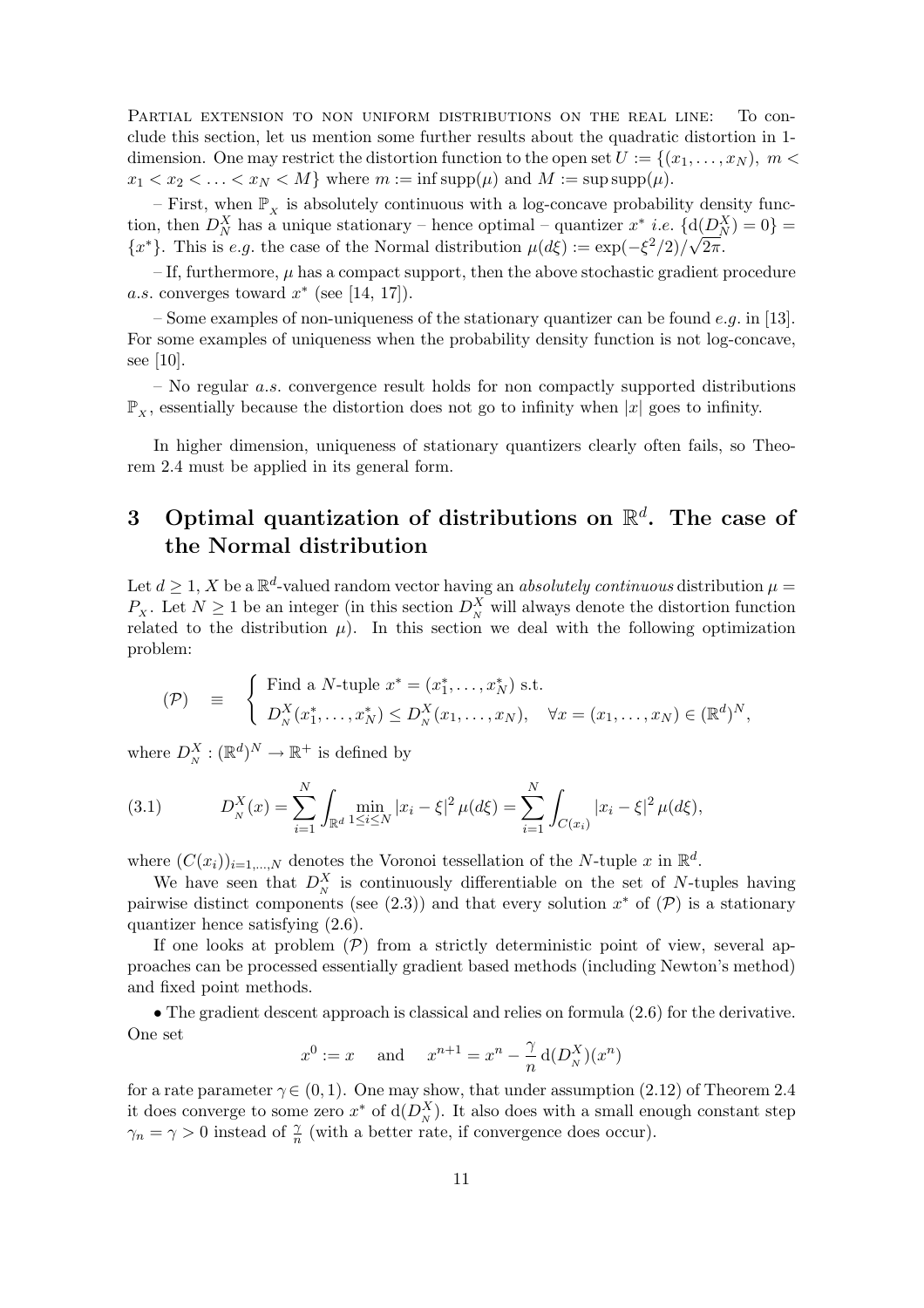Newton's method (see paragraph 3.1 below for the scalar Normal distribution) requires to compute the Hessian  $d^2(D_N^X)$ : this is done in [9] for quite general 1 and 2-dimensional absolutely continuous distributions.

• The fixed point approach was introduced by Lloyd (in 1-dimension) and consists in writing the following recursive algorithm (so-called Lloyd's method I, see [14]) from the stationarity Equation (2.6): starting from a N-tuple x, one defines recursively a sequence  ${x^n}_{n\geq 0}$  such that

(3.2) 
$$
\begin{cases} x^0 &:= x \\ x_i^{n+1} &:= \frac{1}{\mu(C(x_i^n))} \int_{C(x_i^n)} \xi \mu(d\xi), \quad \forall i = 1, ..., N. \end{cases}
$$

(with  $\mu = \mathbb{P}_x$ ). If one set  $\widehat{X}^{n+1} := \widehat{X}^{x^{n+1}}$ , one easily checks that Equation (3.2) implies that

$$
\widehat{X}^{n+1} = \mathbb{E}(X \mid \widehat{X}^n), \ n \ge 0.
$$

The very definition of conditional expectation as an orthogonal projection on the space of square integrable  $\sigma(\widehat{X}^n)$ -measurable random variables shows that

$$
||X - \widehat{X}^{n+1}||_2 = ||X - \mathbb{E}(X|\widehat{X}^n)||_2 = \min\left\{ ||X - Z||_2, Z \in L^2(\sigma(\widehat{X}^n), \mathbb{P}) \right\} < ||X - \widehat{X}^n||_2
$$

(except if  $\widehat{X}^n = \mathbb{E}(X|\widehat{X}^n)$ ) *i.e.*  $n \mapsto ||X - \widehat{X}^n||_2$  is decreasing.

In 1-dimension, when  $\mu$  is has a strictly log-concave density function, it is established in [14] that  $x \mapsto \left(\frac{1}{u(C)}\right)$  $\overline{\mu(C(x_i^n))}$  $\ddot{\phantom{0}}$  $\left[C(x_i^n)\frac{\xi\,\mu(d\xi)}{1\leq i\leq N}\right]_{1\leq i\leq N}$  is a contraction mapping and hence admits a unique fixed point  $x^*$  toward which Lloyd's method I converges exponentially fast (this was in fact the first proof for uniqueness of the stationary quantizer in that setting). In higher dimension, the convergence of the procedure is not clearly established in the literature.

As soon as  $d \geq 2$ , the processing of both methods described above becomes quickly intractable since we have to compute numerically some d-dimensional integrals (on some the elements of the Voronoi tesselation). Furthermore, one checks (see [18]) that the stationary solution of (3.2) is usually not unique in dimension  $d \geq 2$ . As suggested above, the dimension 1 can be investigated apart since, then, everything can be efficiently computed in both methods. This is the main reason why, in higher dimensions, one needs to look for stochastic procedures instead of deterministic ones.

From now on, we will focus on the Normal distribution  $\mu = \mathcal{N}(0; I_d)$ , defined for every Borel set A of  $\mathbb{R}^d$ , by  $\mathbf{r}$ 

$$
\mu(A) = \int_A \exp\left(-\frac{|\xi|^2}{2}\right) \frac{\lambda_d(d\xi)}{(2\pi)^{d/2}}.
$$

We will denote by  $\text{erf}(y) = -\frac{1}{\sqrt{2}}$  $2\pi$ −∞  $\exp(-u^2/2)$  du its distribution function in 1D.

## 3.1 Newton's method for 1-dimensional Normal distribution

#### 3.1.1 Description of the method

In this subsection, we still set  $d = 1, V := \mathbb{R}^N$  and  $U := \{(x_1, \ldots, x_N), x_1 < x_2 < \ldots <$  $\{x_N\}$ . Let  $N \geq 2$ . We can then compute in an pseudo-explicit way the real number  $D_N^X(x)$ , the vector  $d(D_N^X)(x) \in \mathbb{R}^N$  and the  $N \times N$ -matrix  $d^2(D_N^X)(x)$  using the tabulation of the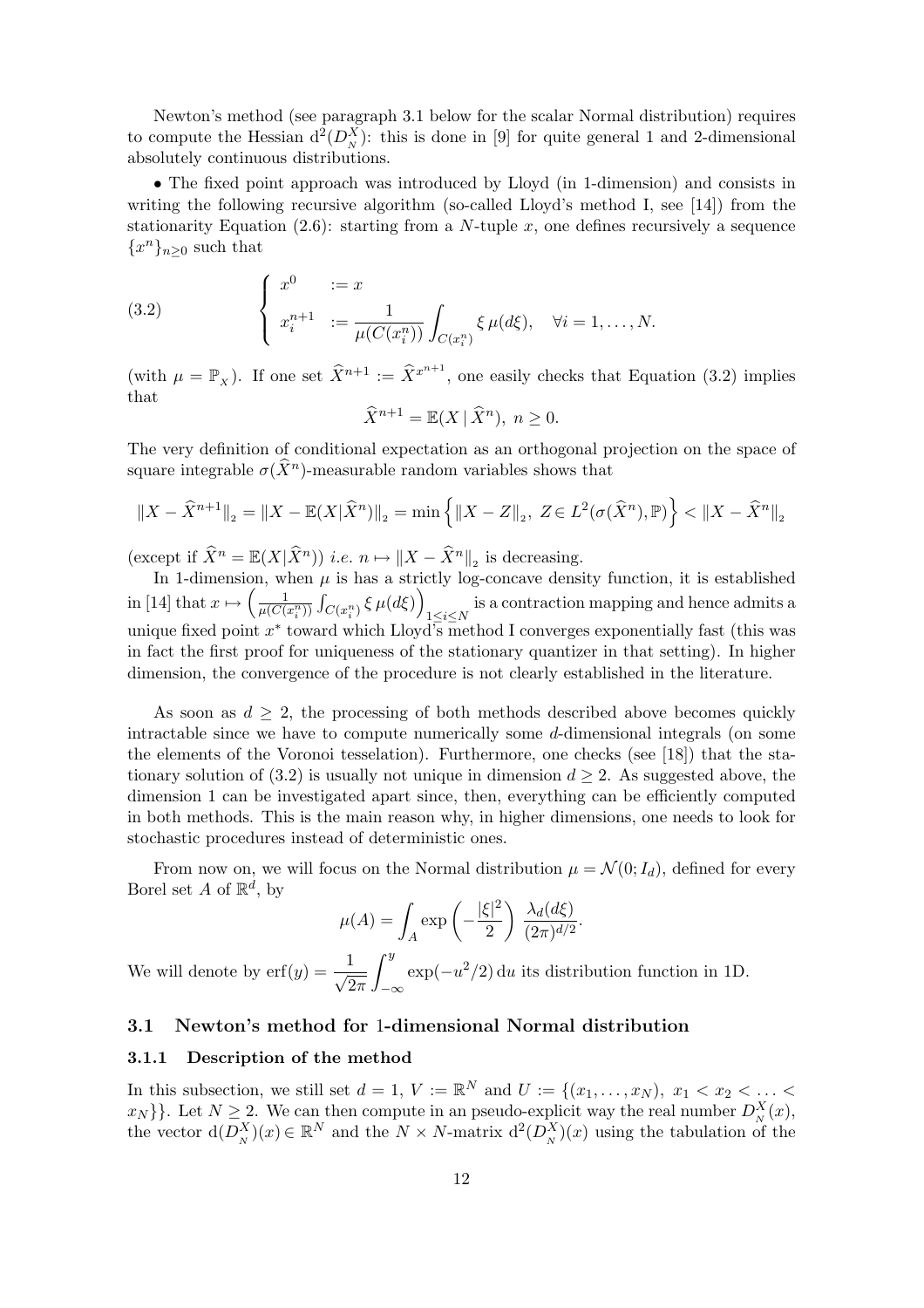distribution function erf of the scalar Normal distribution in  $\mathbb{R}$  (see [9] for more general 1D-distributions). Set  $x_{j\pm 1/2} := (x_j + x_{j\pm 1})/2$ ,  $j = 1, ..., N - 1$ ,  $x_{1/2} = 0$  and  $x_{N+1/2} = 0$ . Some elementary computations yield, for every  $x \in \mathbb{R}^N$ , and every  $i, j \in \{1, ..., N\}$ ,

(3.3) 
$$
D_N^X(x) = \sum_{j=1}^N \int_{x_{j-1/2}}^{x_{j+1/2}} (x_j - \xi)^2 \exp(-\xi^2/2) \frac{d\xi}{\sqrt{2\pi}},
$$
  
\n
$$
= \sum_{j=1}^N \left( (1 + x_j^2) (\operatorname{erf}(x_{j+1/2}) - \operatorname{erf}(x_{j-1/2})) - \frac{1}{\sqrt{2\pi}} (x_{j+1/2} \exp(-x_{j+1/2}^2/2) - x_{j-1/2} \exp(-x_{j-1/2}^2/2)) + \frac{2}{\sqrt{2\pi}} x_j (\exp(-x_{j+1/2}^2/2) - \exp(-x_{j-1/2}^2/2)) \right),
$$

$$
(3.4) \frac{\partial D_{N}^{X}}{\partial x_{i}}(x) = x_{i}(\text{erf}(x_{i+1/2}) - \text{erf}(x_{i-1/2})) + (\exp(-x_{i+1/2}^{2}) - \exp(-x_{i-1/2}^{2}/2))/\sqrt{2\pi},
$$
\n
$$
\frac{\partial^{2} D_{N}^{X}}{\partial x_{i} \partial x_{i-1}}(x) = -\frac{1}{4\sqrt{2\pi}}(x_{i} - x_{i-1}) \exp(-x_{i-1/2}^{2}/2),
$$
\n
$$
\frac{\partial^{2} D_{N}^{X}}{\partial x_{i}^{2}} = \text{erf}(x_{i+1/2}) - \text{erf}(x_{i-1/2}) - \frac{1}{4\sqrt{2\pi}}(x_{i+1} - x_{i}) \exp(-x_{i+1/2}^{2}/2)
$$
\n
$$
-\frac{1}{4\sqrt{2\pi}}(x_{i} - x_{i-1}) \exp(-x_{i-1/2}^{2}/2),
$$
\n
$$
\frac{\partial^{2} D_{N}^{X}}{\partial x_{i} \partial x_{i+1}}(x) = -\frac{1}{4\sqrt{2\pi}}(x_{i+1} - x_{i}) \exp(-x_{i+1/2}^{2}/2),
$$

We are now able to implement Newton's method in order to find the (single) zero of  $d(D_N^X)$ in  $\mathbb{R}^N$ . Thus, starting from  $x^0 \in \mathbb{R}^N$ , we compute recursively

(3.6) 
$$
x^{n+1} = x^n - [d^2(D_N^X)(x^n)]^{-1} \cdot d(D_N^X)(x^n)
$$

(so we need to invert at every step the matrix  $d^2(D_N^X)(x^n)$ ).

#### 3.1.2 Numerical results

Computations produced N-optimal quantizers  $x^*$  until  $D_N^X(x^*)$  is equal to  $0.25 \times 10^{-4}$  (for  $N \approx 330$ . Then we can say that for such a size

$$
\min_{i \neq j}|x^*_i - x^*_j| \leq 2 \int_{\mathbb{R}^d} \min_{1 \leq i \leq N} |x^*_i - \xi| \, \mu(d\xi) \leq 2 \sqrt{D^X_N(x^*)} \approx 10^{-2},
$$

Let us emphasize the importance of the choice of the initial conditions. Thus, we observe that, even for symmetric initial vectors, some components collapse or are rejected far from the others. The following choice gives good results:  $x_k^0 := -2 + 2(2k - 1)/N$ ,  $1 \leq k \leq$ N. Figure 1 displays  $n \mapsto -\log_{10}(|d(D_x^X)(x^n)|)$  for  $N = 300$ . The Frobenius norm of  $d^2(D_N^X)(x^n)$  is also drawn (thin lines). We can see that even if the problem  $(\mathcal{P})$  is not a quadratic optimization problem, it becomes quickly quadratic and then Newton's algorithm converges very quickly (theoretically in one step). In Figure 2 below, we check graphically the quality of the quantizer obtained after convergence of the method by drawing the "weight function"  $x_i^* \mapsto \mu(C(x_i^*)), i = 1, ..., N$  (for  $N = 50$  and  $N = 300$ ). We rely on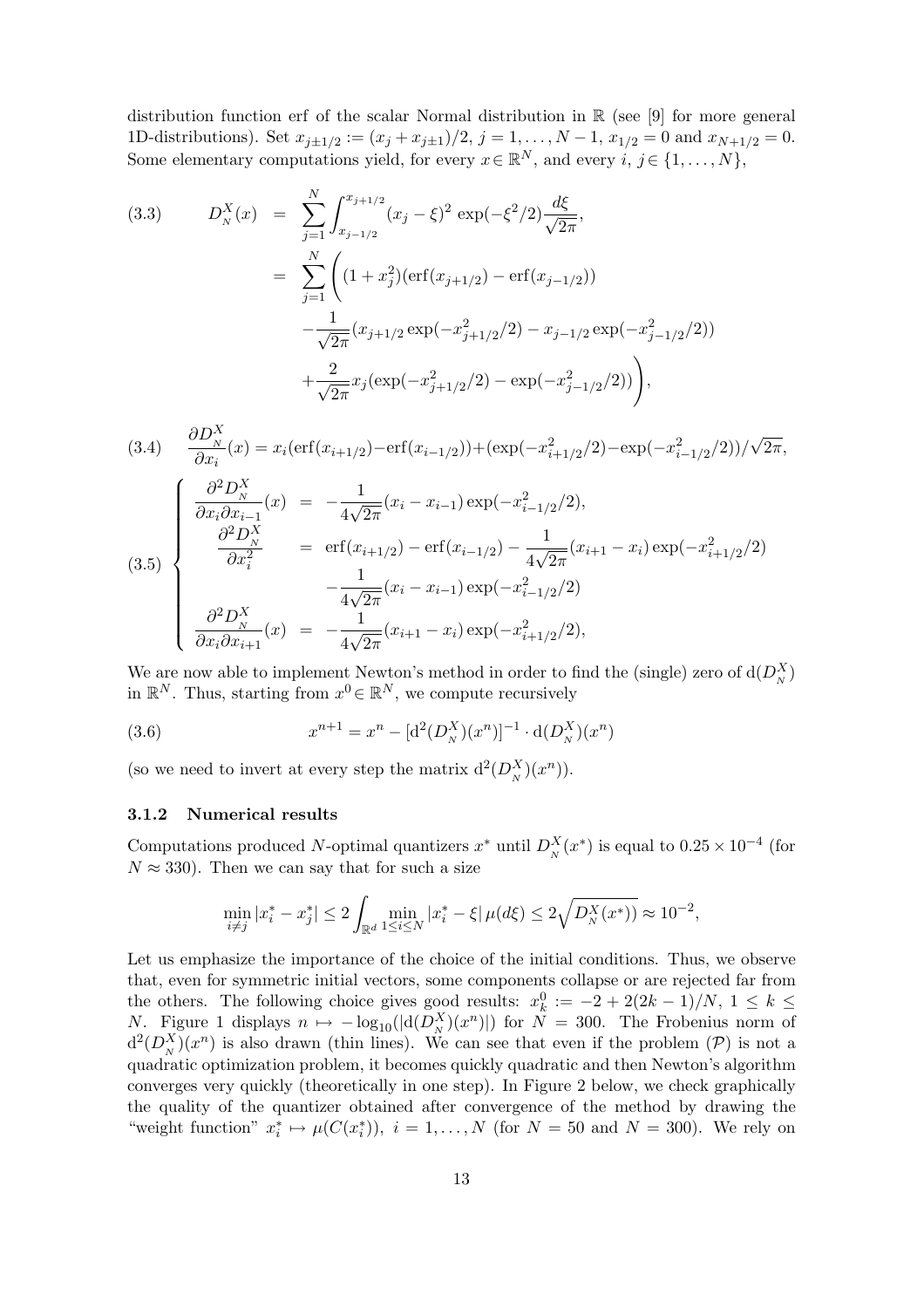the following result established in [7] which says that optimal N-quantizers of the scalar Normal distribution satisfy

$$
\mu(C(x_i^*)) \sim \frac{1}{N} \frac{\exp(-(x_i^*)^2/3)}{\int_{\mathbb{R}} \exp(-\xi^2/3) d\xi} \quad \text{as} \quad N \to \infty.
$$

(uniformly on compact sets with respect to  $x_i^*$ ). This result also holds for more general scalar distributions  $\mu$  with (positive) density function g and so can be used to test the adequacy of a large size quantizer: it says that  $\mu(C(x_i^*)) \sim \frac{1}{N}$ N  $g(x_i^*)^{2/3}$  $\overline{a}$  $\frac{g(x_i)}{\log g(\xi)^{2/3}d\xi}$ . It holds as a conjecture in higher dimension in the following form

$$
\mu(C(x_i^*)) \sim \frac{1}{N} \frac{g(x_i^*)^{2/(d+2)}}{\int_{\mathbb{R}} g(\xi)^{2/(d+2)} du}.
$$

### 3.2 Stochastic methods in higher dimension

#### 3.2.1 The  $CLVQ$  algorithm and its companion procedures

It follows from (2.3) that, if we denote by  $\xi$  a  $\mathbb{R}^d$ -valued Normally distributed random variable,

$$
d(D_N^X)(x) = \mathbb{E} \left( \mathbf{1}_{C(x_i)}(\xi)(x_i - \xi) \right).
$$

Subsequently, the  $(\mathbb{R}^d)^N$ -valued stochastic gradient procedure for  $D_N^X$  used in this subsection can be written as

(3.7) 
$$
X^{n+1} = X^n - \gamma_{n+1} \mathbf{1}_{C(X_i^n)}(\xi^{n+1}) (X_i^n - \xi^{n+1})
$$

or, equivalently, if we define  $i_0(n+1)$  as the integer such that  $\xi^{n+1} \in C(X_{i_0(n+1)}^n)$ ,

(3.8) 
$$
\begin{cases} X_i^{n+1} = X_i^n - \gamma_{n+1}(X_i^n - \xi^{n+1}) & \text{if } i = i_0(n+1) \\ X_i^{n+1} = X_i^n & \text{if } i \neq i_0(n+1). \end{cases}
$$

This procedure is known as the Competitive Learning Vector Quantization algorithm (CLV Q). More recently, it also appeared in the literature as the Kohonen algorithm with 0 neighbour (the initialization of the procedure will be shortly discussed below in subsection 3.2.2). It can be decomposed in two phases:

COMPETITIVE PHASE: Selection of the "winning index"  $i_0(n+1)$  using a closest neighbour search.

LEARNING PHASE: Updating of the winning component by a *homothety* centered at  $\xi^{n+1}$ with ratio  $(1 - \gamma_{n+1})$ .

From a numerical point of view the most time consuming task is to compute the winner index that is the component  $X_i^n$  which is the closest to  $\xi^{n+1}$ . Some fast (approximate) procedures for the searching of this "nearest neighbour" have been designed (see [12] chapter 10.4, p.332 and chapter 12.16, p.479).

An attractive feature of this procedure is that, as a by-product, one can compute the  $\mu$ -masses  $\mu(C(x_i))$ ,  $i = 1, ..., N$  of the Voronoi cells and the distortion. To evaluate them, one simply increments a counter  $k_i^n$  as follows:

$$
k_i^{n+1} = k_i^n + \mathbf{1}_{\{i=i_0(n+1)\}}, \quad i = 1, \dots, N.
$$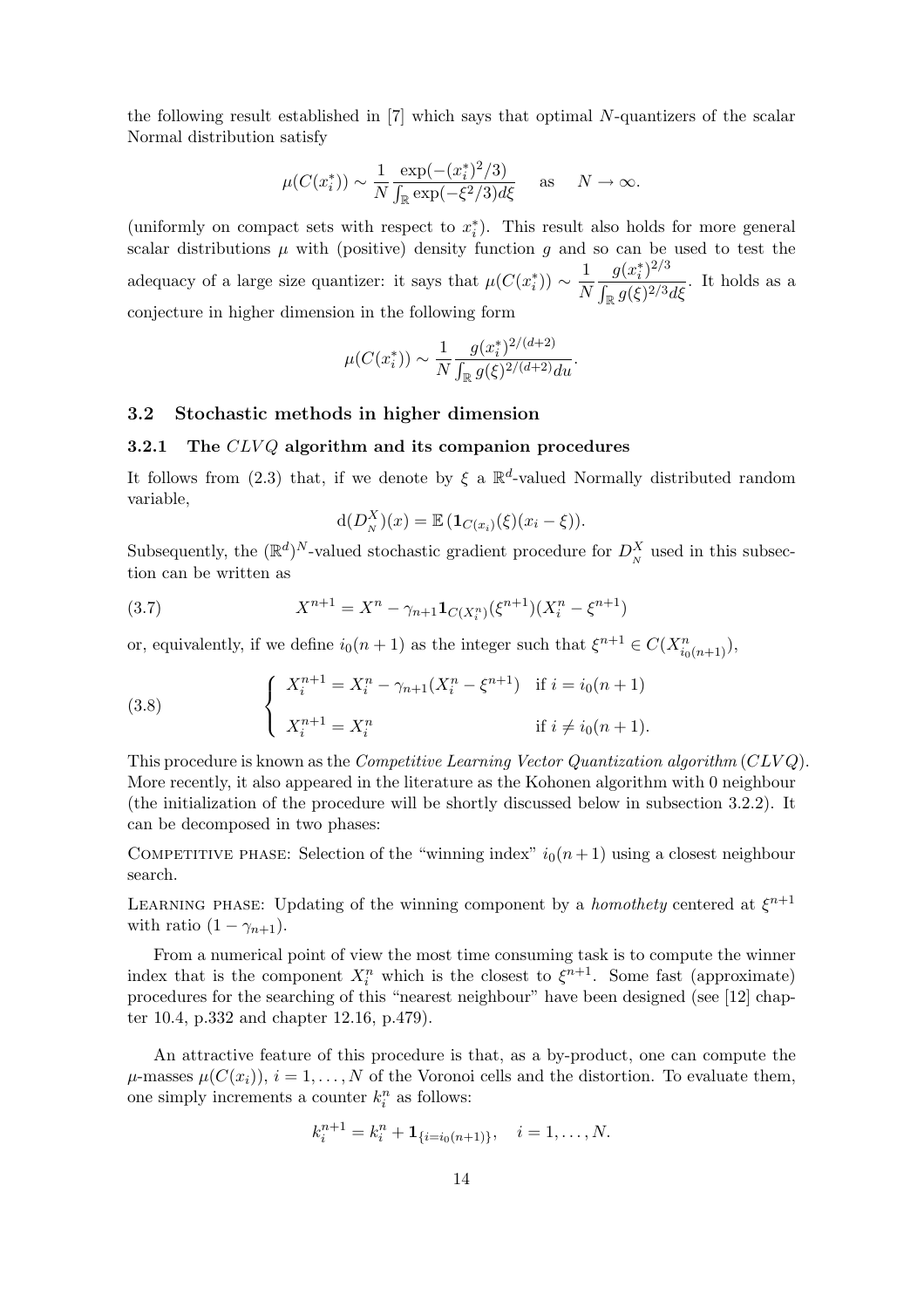Then  $k_i^n/n \to \mu(C(x_i^*))$  on the event  $\{X^n \to x^*\}$  as n goes to infinity. Other "on line" approximation procedure for these weights involve the gain parameter like  $\gamma_n$ 

$$
\alpha_i^{n+1} = \alpha_i^n + \gamma_{n+1}(\mathbf{1}_{\{i=i_0(n+1)\}} - \alpha_i^n), \quad \alpha_i^0 = 1/N, \qquad i = 1, \dots, N.
$$

which converges toward  $\mu(C(x_i^*))$  on  $\{X^n \to x^*\}$  as well.

Concerning the distortion, one proceeds similarly by setting

$$
D_N^{X,n+1} = D_N^{X,n} + |X_{i_0(n+1)}^n - \xi^{n+1}|^2, \qquad D_N^{X,0} = 0.
$$

so that  $D_N^{X,n}/n \to D_N^X(x^*)$  on the event  $\{X^n \to x^*\}$  as n goes to infinity. One can also update using the step sequence  $(\gamma_n)_{n\geq 0}$  like for the weights.

A slowlier and less sophisticated procedure consists in freezing the CLVQ procedure for n large enough and to process afterwards a standard Monte Carlo simulation.

After the processing of the  $CLVQ$  procedure, one may refine the produced N-quantizer by processing  $M_{Lloud}$  randomized Lloyd's method I. By randomized Lloyd's method I, we mean that all expectations w.r.t. to the Normal random vectors in Equation (3.2) are computed by a (short) Monte Carlo simulation. Usually  $M_{\text{Lloud}} \approx 10$ .

#### 3.2.2 Heuristic specifications for the  $CLVQ$  procedure and illustrations

We will now turn the discussion about three kinds of problems which arise in practise. The first one concerns the quantization of a distribution near its modes (when some). The second one concerns the quantization of non compactly supported distributions. The third problem is the initialization of both the quantizer and the step.

Concerning the first point, it has been pointed out in Remark 2.6 that not any parameter sequence  $(\gamma_n)_{n\geq 0}$  can be chosen here. In fact to take into account the mode of the Normal d-dimensional distribution, one essentially specifies the step as if we wish to quantize the uniform distribution on  $[0,1]^d$ . We adopt the following heuristic: we infer from the uniform quantization of [0, 1] with  $N^{1/d}$  points our choice of step  $\gamma_n$  for the uniform quantization of  $[0,1]^d$  with N points. Consequently the parameter sequence  $(\gamma_n)_{n>0}$  will be set equal to

(3.9) 
$$
\gamma_n = \gamma_0 \frac{a}{a + \gamma_0 b n},
$$

where  $a$  and  $b$  are equal to

(3.10) 
$$
a = 4N^{1/d}, \quad b = \pi^2 N^{-2/d}.
$$

Thus  $\gamma_n \sim \frac{a}{bn} \sim \frac{4N^{3/d}}{\pi^2 n}$  $\frac{N^{3/d}}{\pi^2 n}$  so that  $\gamma_n > \frac{2N^{3/d}}{\pi^2 n}$  $\frac{N^{3/4}}{\pi^2 n}$  which is the critical step for the uniform distribution to get a Central Limit Theorem for large enough  $n$ . This explains our choice for the ratio  $a/b$ . The balance between a and b (in particular  $a \gg b$ ) implies that the procedure first behaves like a constant step algorithm. Now, the constant step version of the procedure is known to be positively (even geometrically) recurrent (see [5]) so that it visits every open set of the state space, especially the attracting basin of the optimal quantizer. Hopefully it may remain in it when  $\gamma_n$  finally goes to 0. Some simulated annealing version of the procedure can be implemented instead of this (almost) constant step phase. However it seems not to give significant results. Let us illustrate the choice of  $a$  and  $b$  in 1-dimension. In Figure 3, we have represented two different results for two different choices of the parameter  $\gamma_n$  when  $N = 100$ . In both cases, we have computed  $10^7$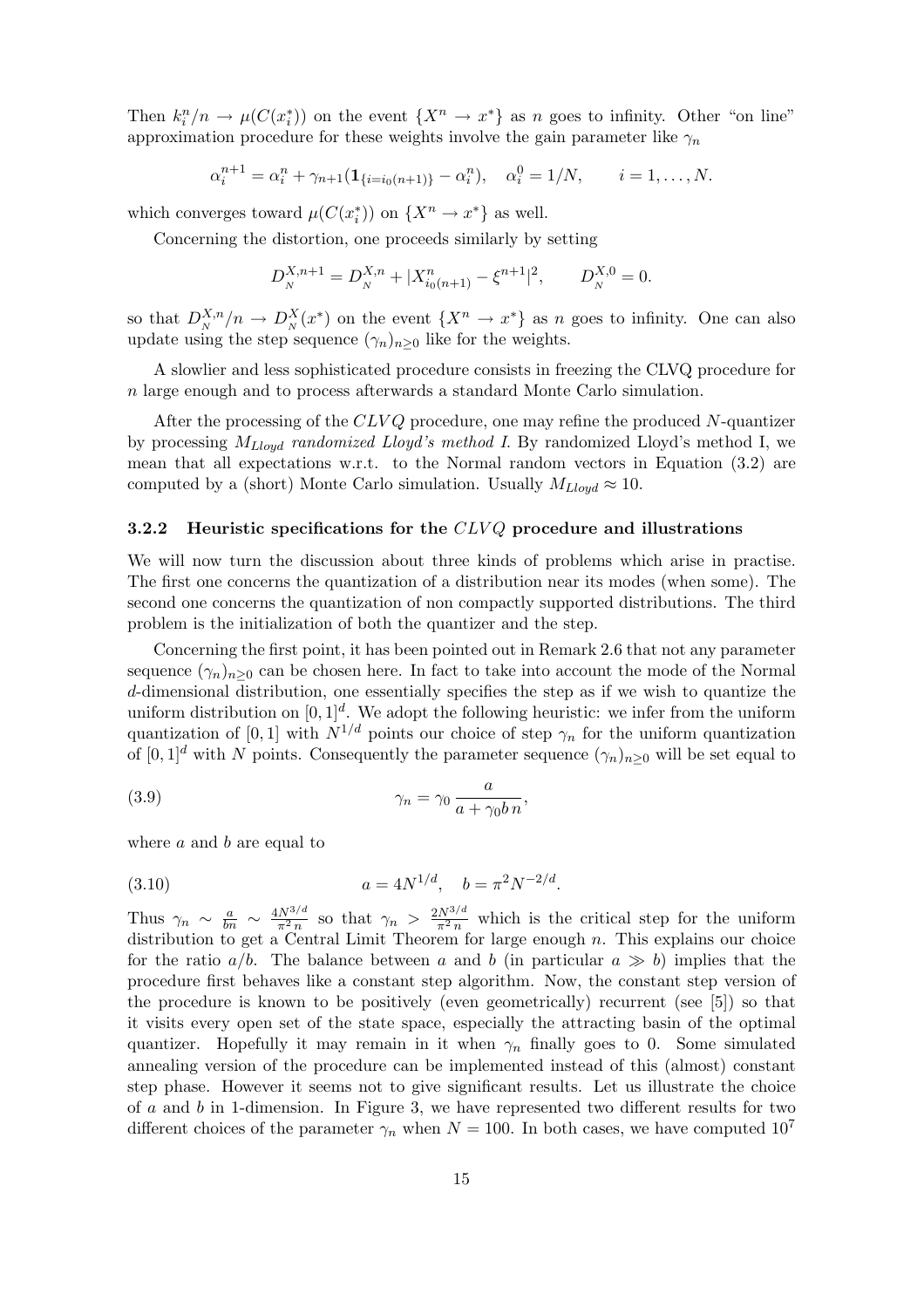trials in order to be sure that we get convergence. The value of the distortion obtained are very close in the two cases. In Figure 3 a), we have taken  $\gamma_0 = 1$ ,  $a = 400$  and  $b = 0.1$ . The counters  $\{k_i\}$  are plotted as function of the quantizer  $\{x_i\}$ . We can see that the distribution obtained is far from the Normal distribution. In Figure 3 b),  $\gamma_0$ , a are the same as above but now  $b = 10^{-3}$  which is close to  $\pi^2/10^4$ .

Concerning the second problem, the simulation of points with too large norms may cause dramatic effects on the  $CLVQ$  procedure when the step is not yet small enough (cf. Eq. (3.7)). In order to avoid this, we will (first) simulate some spherically truncated Normal variables (calibrating the threshold radius so as to keep at least 99 % of the mass). This truncation has a stabilizing effect on the procedure. Then, to get a quantization of the original Normal distribution, one can complete the optimization by processing once the randomized Lloyd's method I with nontruncated Normally distributed random numbers. One verifies that, when the number of points is large, this only affects the location of the peripheral points. On the other hand, as expected, it slightly increases the distortion (but it produces more accurate results for numerical integration of course). In Figure 6 are displayed 2D quantizers with  $N = 500$ . In Figure 6 (a) the depicted quantizer has been obtained using an extended splitting initialization method described below and truncated simulated Normal random variables. Its distortion is  $D_N^X((a)) = 7.08(-3)$ . The quantizer depicted in Figure 6 (b) has been obtained from that in  $(a)$  by simply processing one randomized Lloyd's method I with a nontruncated Normal distribution as described in (3.2). Its distortion is  $D_N^X((b)) = 8.55(-3)$ .

Let us come now to the initialization of the  $N$ -quantizer in the  $CLVQ$  procedure. When N is small  $(N \leq 10)$  we adopted a *random initialization* so that  $X^0 \sim (\mathcal{N}(0; I_d))^{\otimes N}$  (<sup>2</sup>). When N gets larger we passed to the so-called *splitting initializing method*, consisting in adding one further point (usually the optimal 1-quantizer *i.e.* the origin  $0_{\mathbb{R}^d}$ ) in order to obtain the starting quantizer of the CLVQ procedure with  $N+1$  components. This  $N+1$ quantizer is not optimal. So, we then processed a  $CLVQ$  algorithm (3.7). In Figure 5, we compare the N-quantizer  $(N = 14)$  obtained from a splitting method (in (a)) based on the 13-quantizer depicted in the former Figure 4 on one hand and from a random (Normal) initialization (in  $(b)$ ) on the other hand. Two "pseudo"-locally optimal quantizers seem to exist simultaneously. The added component at  $0_{\mathbb{R}^d}$  has moved the pentagon into a hexagon whereas in  $(b)$  the fourteenth point has moved to the outside circle. In fact both 14quantizers have not the same distortion:  $D_N^X((a)) = 2.38(-1)$  and  $D_N^X((b)) = 2.35(-1)$ . So the 14-quantizer in  $(a)$  is only a local minimum. This emphasizes that, in higher dimension, the distortion function has a more intricate shape than in 1-dimension. This also shows that the splitting method may provide only sub-optimal stationary quantizers. Overall, it turns out to be a good compromise between stability and efficiency.

The splitting initializing method can be extended to the initialization of a  $N + N' CLV Q$ procedure by simply "aggregate" an optimal N'-quantizer to an optimal N-quantizer,  $N' \ll$ N. This has been done successfully up to  $d = 10$  to cut down computation time when dealing with quantizers having many components (we set  $N' = 10$  if  $100 \le N \le 1000$  and  $N' = 100$  if  $N \ge 1000$ ).

Finally, as far as splitting methods are concerned, the step parameter  $\gamma_0$  is chosen equal either to the square root of the quadratic distortion computed at the last step or to 1 if the

<sup>&</sup>lt;sup>2</sup>Other choices are possible taking into account some results about random quantization (see [6]) which could suggest to sample  $(X_i^0)_{1\leq i\leq N}$  following the (Gaussian) probability distribution whose density is proportional to  $(f_d^{\otimes N})^{\frac{d}{d+2}}$  distribution where  $f_d$  is the density of the Normal distribution on  $\mathbb{R}^d$ .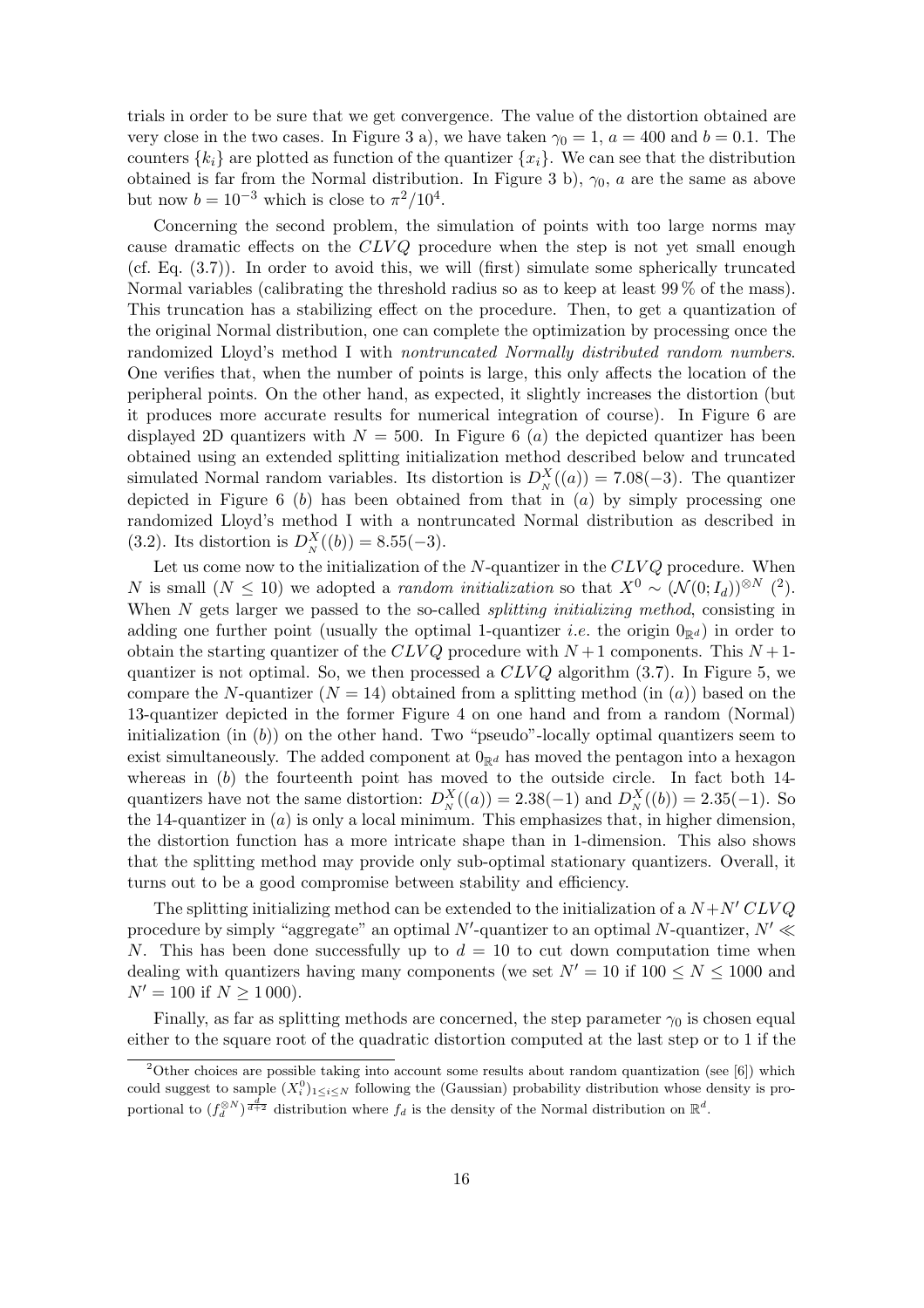distortion is greater than 1. This choice is suggested (or motivated) by the inequality

$$
\min_{i \neq j} |x_i - x_j| \leq 2\mathbb{E}|X - x_i| \leq 2(\mathbb{E}|X - x_i|^2)^{1/2}.
$$

As a matter of fact, since we start from an optimal N-quantizer, this choice seems quite appropriate to preserve the past computations in the splitting method.

In Figure 8 is depicted a 1000-quantizer of  $\mathcal{N}(0, I_3)$  in 3-dimension. The distortion is  $D_N^X = 5.45(-2).$ 

## 3.2.3 Numerical and geometrical features of optimal quantizers in dimension greater than 4.

To evaluate the quality of a computed N-quantizer in dimension  $d \geq 4$  we can no longer use the graphic approach either directly or using the  $\mu$ -masses of the Voronoi cells like for 1-dimensional distributions.

Concerning the purely numerical aspects, we rely on Inequality  $(2.7)$  for convex functions which says that

$$
\sum_{i=1}^{N} f(x_i)\mu(C(x_i)) \le \int f d\mu
$$

for any stationary N-quantizer  $x = (x_1, \ldots, x_N)$ . Thus, as far as Normal distribution is concerned, *i.e.*  $\mu = \mathcal{N}(0; I_d)$ , one may choose the convex function  $f(x) := |x|^2$  and is concerned, *i.e.*  $\mu = N(0, I_d)$ , one may choose the convex function  $f(x) := |x|$  and reject any N-quantizer x such that  $\sum_{1 \leq i \leq N} |x_i|^2 \mu(C(x_i)) > d$ . One can refine this test by considering other convex functions like  $f(x) := (w|e^j)^2$ ,  $j = 1, ..., d$  where  $(e^1, ..., e^d)$ denotes the canonical basis of  $\mathbb{R}^d$ ,  $f(x) = |x|^{1+\rho}$ , etc.

Concerning the geometrical aspects, we computed the norms of each component in  $\mathbb{R}^d$ and sorted them in increasing order. These curves are displayed in Figure 9. In  $(a)$ , we can distinguish four regions of slow growth for  $N = 1220$ , the first one around 100, the second one between 200 and 400, the third one between 500 and 800 and the last beyond 800. It suggests that the mass seems to be located on a finite number of spheres  $(4)$ . In  $(b)$ , this number decreases to 3. In  $(c)$ , it is 2 and in  $(d)$  there is only one flat line beyond 100. The conclusion is that the mass of the Gaussian measure tends to be more and more localized as dimensions increases. This is related with the fact that, by the strong Law of the Large Numbers, if  $X_d \sim \mathcal{N}(0, I_d)$  then  $|X_d|^2 \sim d$  as  $d \to \infty$ : a  $\chi^2$  distribution with d degrees of freedom tends to be concentrated (with a suitable normalization) on a sphere when d increases.

# 4 Evaluation of a Put Spread European option

The aim of this section is to test the optimal quantizers that we obtained by the numerical methods described in subsection 3.2.2 in dimensions  $2 \leq d \leq 6$ . Simultaneously, we aim to illustrate the performances of vector quantization for numerical integration. That is why we carry out a short comparison between quantization method and Monte Carlo method on a simple numerical integration problem.

The strong Law of Large Number implies that, given a Normally distributed random vector X and a sequence of i.i.d. random vectors  $(\xi_k)_{k\geq 1}$  with common Normal distribution  $\mathcal{N}(0; I_d),$ 

$$
\mathbb{P}(d\omega)\text{-}a.s.\quad \frac{f(\xi_1(\omega))+\cdots+f(\xi_N(\omega))}{N}\stackrel{N\to+\infty}{\longrightarrow}\mathbb{E}(f(X))=\int_{\mathbb{R}^d}f(\xi)\exp\left(-|\xi|^2/2\right)\frac{d\xi}{(2\pi)^{d/2}}.
$$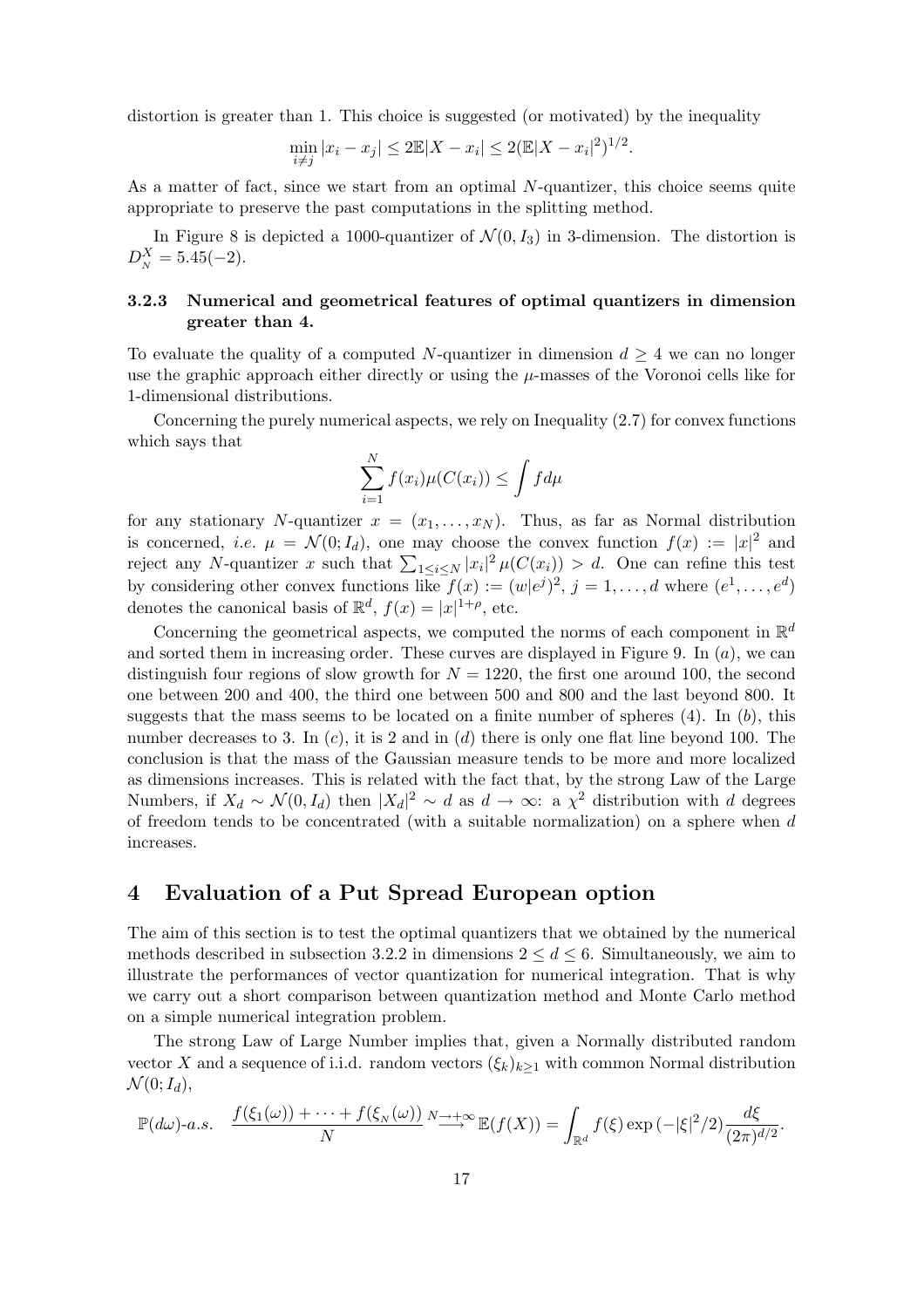for every  $f \in \mathcal{L}^1(\mathbb{R}^d, \mathbb{P}_x)$ . The Monte Carlo method consists in generating on a computer a path  $(\xi_k(\omega))_{k\geq 1}$  to compute the above Gaussian integral. Roughly speaking, the Law of the Iterated Logarithm says that if  $f$  is square integrable, the above convergence  $a.s.$  holds at a

$$
\sigma(f(X))\sqrt{\frac{\log\log N}{N}}
$$

rate where  $\sigma(f(X))$  is the standard deviation of  $f(X)$ . When f is twice differentiable, this is to be compared to the error bound provided by (2.5) when using a quadratic optimal N-quantizer  $x^* := (x_1^*, \ldots, x_N^*)$ , namely

$$
[df]_{Lip} D_N^{\mathcal{N}(0;I_d)} \approx \left( J_{2,d} (1 + 2/d)^{1 + d/2} [df]_{Lip} \right) N^{-2/d}.
$$

Consequently the dimension  $d = 4$  appears as the critical dimension for the numerical integration of such functions by quantization for a given computational complexity (quantization formulae involving higher order differentials yield better rates): we assume that the optimal quantizers have been formerly computed and that the computation time of a (Gaussian) random number or a weight is negligible with respect to the computation of a value of  $f$ .

The test is processed in each dimension d with four random variables  $q_i(X)$ ,  $X \sim$  $\mathcal{N}(0;I_d)$ ,  $i=0,1,2,3,4$  where the  $g_i$ 's are five functions with compact support satisfying respectively

 $-g_0$  is a (bounded) interval indicator (hence discontinuous);

 $-g_1$  is Lipschitz continuous and the composition of two convex functions;

 $-g_2$  is twice differentiable and the composition of two convex functions;

–  $g_3$  is difference of two convex functions (via Call-Put parity) and is Lipschitz continuous;

 $-g_4$  is difference of two convex functions (via Call-Put parity) and is twice differentiable.

The test functions are borrowed from the classical option pricing toolbox in Mathematical Finance: one considers d traded assets  $S^1, \ldots, S^d$ , following a d-dimensional Black & Scholes dynamics. We assume that these assets are independent (this is not very realistic but corresponds to the most defavourable case for quantization). We also assume that  $S_0^1 = s_0 > 0$ ,  $i = 1, ..., d$  and that the d assets share the same volatility  $\sigma^i = \sigma > 0$ . It is classical background that then, at maturity  $T > 0$ ,

$$
S_T^i = s_0 \exp\left((r - \frac{\sigma^2}{2})T + \sigma\sqrt{T}X^i\right), \qquad i = 1, \dots, d.
$$

then one considers, still at time  $T$ , the geometric index

$$
I_T = (S_T^1 \dots S_T^d)^{1/d} = I_0 \exp\left((r - \frac{\sigma^2}{2d})T + \frac{\sigma\sqrt{T}}{\sqrt{d}} \frac{X^1 + \dots + X^d}{\sqrt{d}}\right) \quad \text{with} \quad I_0 = s_0 \exp\left(-\frac{\sigma^2(d-1)}{2d}T\right)
$$

.

Then, one specifies the random variables  $q_i(\xi)$  as follows

$$
g_1(X) = e^{-rT}(K_1 - I_T)
$$
Put $(K_1, T)$ payoff  

$$
g_3(X) = e^{-rT}(K_2 - I_T)_+ - e^{-rT}(K_1 - I_T)_+, K_1 < K_2,
$$
Put-Spread $(K_1, K_2, T)$ payoff.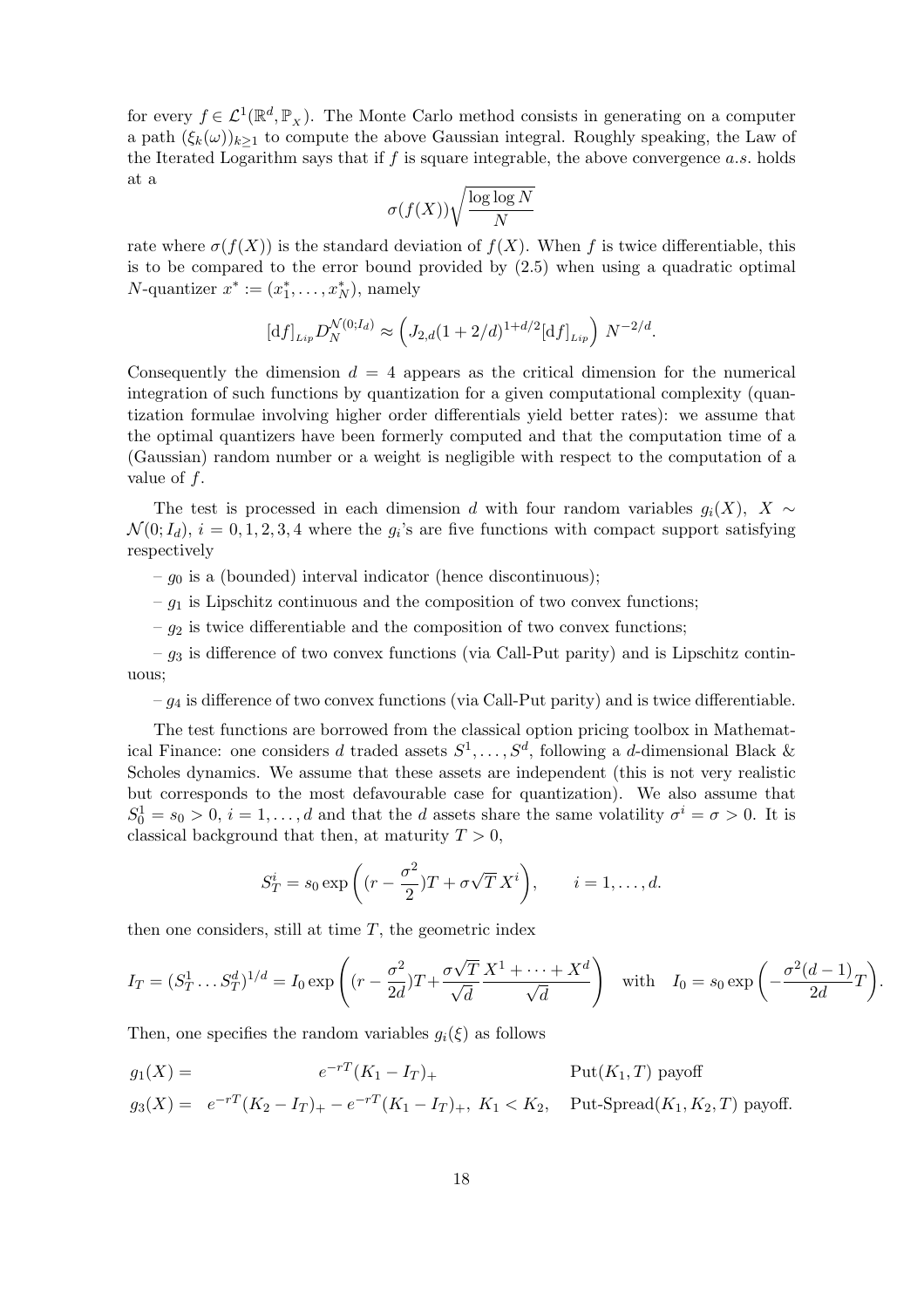The random variables are the payoffs of a Put option with strike price  $K_1$  and a Put-spread option with strike prices  $K_1 < K_2$  respectively, both on the geometric index  $I_T$ . Some closed forms for  $\mathbb{E} g_1(X)$  and  $\mathbb{E} g_2(X)$  are given by the Black & Scholes formula, namely

$$
\mathbb{E} g_1(X) = \pi(I_0, K_1, r, \sigma, T) \quad \text{ and } \quad \mathbb{E} g_3(X) = \psi(I_0, K_1, K_2, r, \sigma, T)
$$

with 
$$
\pi(x, K, r, \sigma, T) = Ke^{-rT}\text{erf}(-d_2) - I_0 \text{erf}(-d_1),
$$
  
\n $d_1 = \frac{\log(x/K) + (r + \frac{\sigma^2}{2d})T}{\sigma\sqrt{T/d}}, \qquad d_2 = d_1 - \sigma\sqrt{T/d}$   
\nand  $\psi(x, K_1, K_2, r, \sigma, T) = \pi(x, K_2, r, \sigma, T) - \pi(x, K_1, r, \sigma, T).$ 

Then, one sets

$$
g_2(X) = e^{-rT/2}\pi(I_{\frac{T}{2}}, K_1, r, \sigma, T/2),
$$
  

$$
g_4(X) = e^{-rT/2}\psi(I_{\frac{T}{2}}, K_1, K_2, r, \sigma, T/2).
$$

The random variables  $g_2(X)$  and  $g_4(X)$  have the distributions of the (discounted) premia at time  $T/2$  of the Put( $K_1, T$ ) and of the Put-Spread( $K_1, K_2, T$ ) respectively. Functions  $g_2$ and  $g_4$  are  $\mathcal{C}^{\infty}$  and using the martingale property of the discounted premia yields

$$
\mathbb{E} g_2(X) = \pi(I_0, K_1, r, \sigma, T) \quad \text{and} \quad \mathbb{E} g_4(X) = \psi(I_0, K_1, K_2, r, \sigma, T).
$$

Finally we specify  $g_0$  as the "hedge at maturity" function of the Put-Spread option, so that

(4.1) 
$$
g_0(X) = -e^{-rT} \frac{I_T}{I_0} \mathbf{1}_{\{I_T \in [K_1, K_2]\}}.
$$

The numerical specifications of the functions  $g_i$ 's are as follows:

(4.2) 
$$
s_0 = 100
$$
,  $K_1 = 98$ ,  $K_2 = 102$ ,  $r = 5\%$ ,  $\sigma = 20\%$ ,  $T = 2$ .

Finally, let  $x^N = (x_j^N)$  be the N-optimal quantizer of X. We will compute the quantized versions of  $\mathbb{E} g_i(X)$ ,  $i = 0, \ldots, 4$ :

(4.3) 
$$
\mathbb{E} g_i(\widehat{X}) = \sum_{j=1}^N \mathbb{P}_X(C_j(x^N)) g_i(x_j^N),
$$

where  $\hat{X}$  denotes the Voronoï quantization of  $\xi$ . The comparison with the Monte Carlo estimator  $\ddot{\phantom{a}}$ 

(4.4) 
$$
\widehat{\mathbb{E} g_i(X)}_N = \frac{1}{N} \sum_{k=1}^N g_i(\xi_k), \qquad \xi_k \ i.i.d., \ \xi_1 \sim \mathcal{N}(0; I_d),
$$

is carried out as follows: we computed (a proxy of the) the standard deviation  $\widehat{\sigma(g_i)(X)}_N$ of the above estimator (4.4) using a  $M = 10000$  trial Monte Carlo simulation and we compared it with the quantization error.

• Graphical tests (dimensionality effect): one sets

Absolute  $error(N) = |B\&S$  Reference value– Quantized value(N).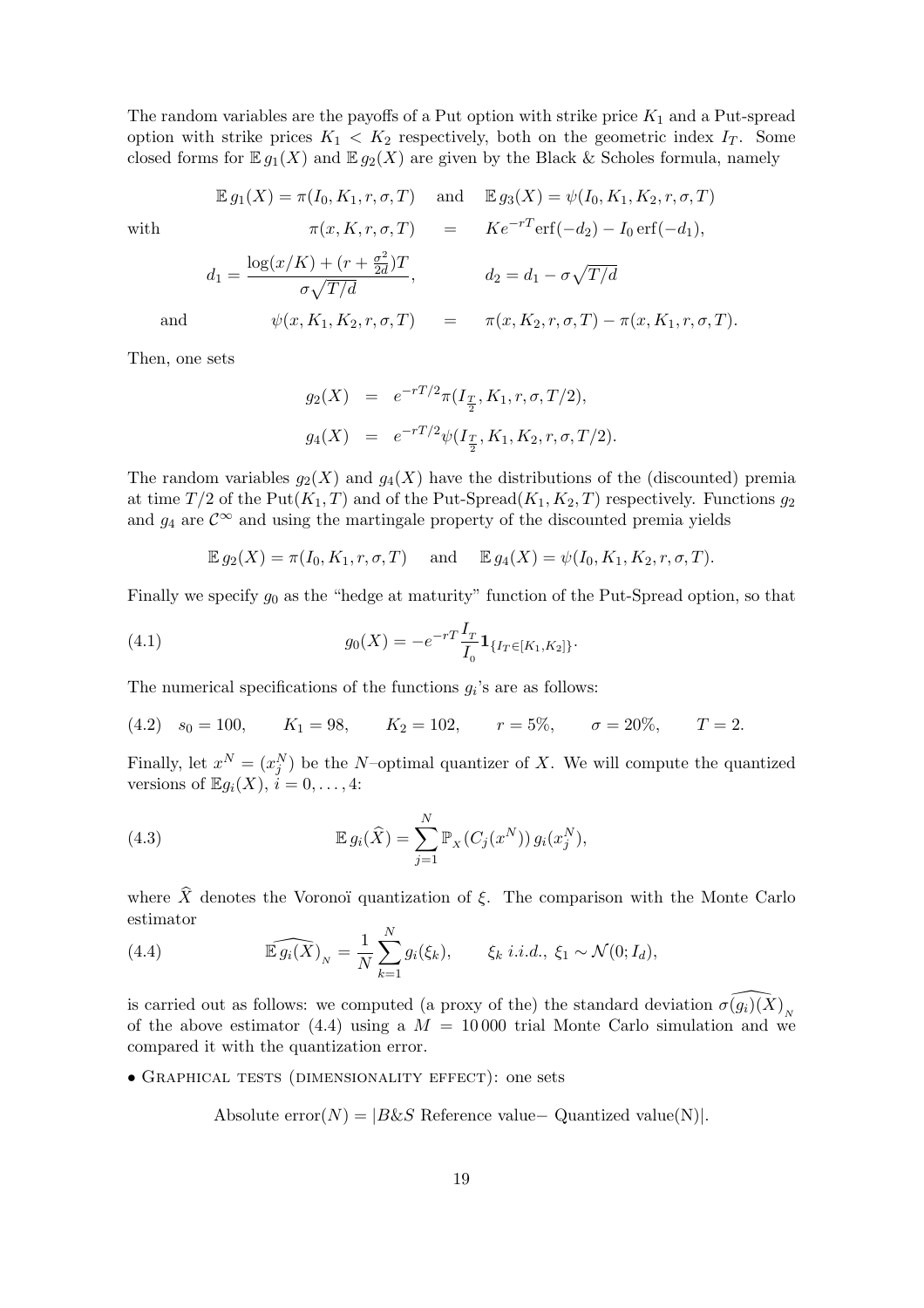In the figures 10 and 11 below is drawn the graph of the  $N \mapsto$  Absolute error(N) in a loglog scale for functions  $g_2$  and  $g_4$  in dimensions  $d = 2, 3, 4, 5, 6$ , its least square regression line (dotted line) and the  $\log(N) \mapsto -\frac{1}{2} \log(N) + \log \widehat{\sigma(g_i(X))}_N$  (continuous line). The theoretical slope of the regression line should be  $1/d$  or  $2/d$  according to the regularity of the function  $g_i$ . In the smooth case, this theoretical  $2/d$  slope appears in the convex case  $(g_2,$  see Figure 10) but is significantly improved in the case of the difference of two convex functions  $(g_4, \text{ see Figure 11}).$  In the Lipschitz continuous setting (corresponding to functions  $g_1$  and  $g_3$  not depicted here), one observes that the slopes are closer to  $2/d$ than to  $1/d$ : this is probably due to the fact that functions  $g_1$  and  $g_3$  are "essentially" smooth except for one single point. This is in fact a very common situation in applications. Furthermore, one verifies in Figure 11  $(e)$  that, in the case of the difference of two convex functions, numerical quantization behaves better than the Monte Carlo method – for the accuracy threshold set at one standard deviation – in dimension  $d = 6$  as long as N is lower than a critical number  $N_{6,c}$ . This is a very common feature of the method which may justify in some special cases the use of optimal quantization for numerical integration in dimensions higher than  $d = 4$  (when many integrals have to be computed with respect to the same distribution measure).

• NUMERICAL TESTS: In Table 1 below we extract some of the above results to provide numerical values for the errors. In the second column are displayed the B&S price using the numerical values specified in (4.2). In the third and fourth columns are displayed the quantized values computed owing to  $(4.3)$  and the relative errors with respect to the B&S price. Finally, in the two last columns, we have written down a proxy of the standard deviation of estimator (4.4) and the ratio

$$
\frac{|B\&S \text{ Reference value }-\text{Quantized value(N)}|}{\sigma \widehat{\left(g_i(X)\right)}_N}
$$

to measure the error induced by the quantization in the scale of the MC estimator standard deviation. The lines of Table 1 represent the different functions  $g_i$  labelled with respect to their structures and their smoothness.

Table 1 illustrates a phenomenon widely observed when integrating functions by quantization: differences of convex  $(DiffConv)$  functions behave better than (composition of) convex (*Conv*) functions,  $\mathcal{C}_{Lip}^1$  (in fact  $\mathcal{C}^{\infty}$ ) functions behave better than Lipschitz continuous  $(Lip)$  functions, as predicted by  $(2.5)$ . These numerical tests suggest that being the difference of two convex functions is more prominent than smoothness. The behaviour of quantized integration along discontinuous functions (like the indicator function  $q_0$ , Disc) seems to highly depend on the integrated function itself and it seems difficult to draw general rules at this stage.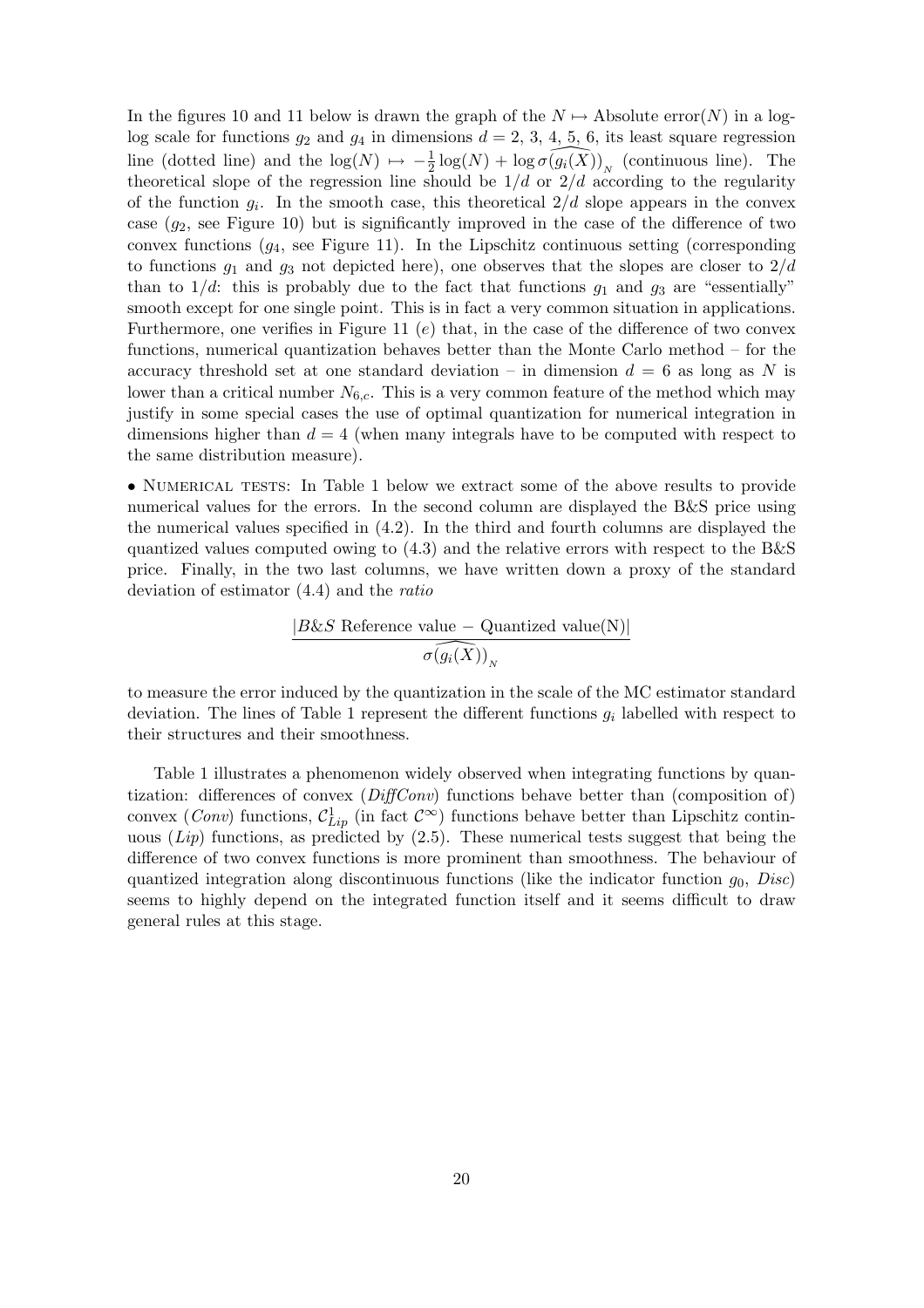# References

- [1] V. Bally, G. Pages` (2000). A quantization algorithm for solving multi-dimensional discrete time optimal stopping problems, pre-print  $n^0$  628, Laboratoire de Probabilités & Modèles aléatoires, Université Paris 6 (France), to appear in Bernoulli.
- $[2]$  V. BALLY, G. PAGES, J. PRINTEMS  $(2001)$ . A stochastic quantization method for non linear problems, Monte Carlo Methods and Applications,  $7, n<sup>0</sup>1-2, pp.21-34$ .
- [3] V. BALLY, G. PAGÈS, J. PRINTEMS  $(2002)$ . A quantization tree method for pricing and hedging multi-dimensional American options, pre-print  $n^{0}$ 753, Laboratoire de Probabilités & Modèles aléatoires, Université Paris 6 (France), submitted to *Mathematical Finance*.
- [4] V. BALLY, G. PAGES, J. PRINTEMS (2003), First order schemes in the numerical quantization method, *Mathematical Finance*, **13**,  $n^0$ **1**, pp.1-16.
- [5] C. BOUTON, G. PAGES (1997), About the multidimensional Competitive Learning Vector Quantization algorithm with constant gain, The Annals of Applied Probability,  $7, n^{03}$ , pp.679-710.
- [6] P. Cohort (2003), Limit Theorems for the Random Normalized Distortion, forthcoming in The Annals of Applied Probability.
- [7] S. DELATTRE, J.C. FORT, G. PAGES (2002), Local distortion and  $\mu$ -mass of the cells of one dimensional asymptotically optimal quantizers, pre-print  $n^{0}$ 710, Laboratoire de Probabilités & Modèles aléatoires, Université Paris 6 (France), submitted to *Communication in Statistics*.
- [8] M. DUFLO (1998), *Algorithmes stochastiques*, coll. Mathématiques & Applications, 23, Springer-Verlag, Berlin, 1996.
- [9] J.C. FORT, G. PAGES (1995), On the a.s. convergence of the Kohonen algorithm with a general neighborhood function, The Ann. of Applied Proba.,  $5, n<sup>0</sup>4$ , pp.1177-1216.
- [10] J.C. FORT, G. PAGES (2002), Asymptotics of optimal quantizers for some scalar distributions, Journal of Computational & Applied Mathematics, 146, pp.253-275.
- [11] A. GERSHO, R. GRAY (EDS.) (1982), IEEE Transactions on Information Theory, Special Issue on Quantization, 28.
- [12] A. GERSHO, R. GRAY (1992,  $6^{th}$  edition, 1999), Vector Quantization and Signal Compression, Kluwer, Boston, 732p.
- [13] S. GRAF, H. LUSCHGY (2000), Foundations of quantization for probability distributions, Lecture Notes in Mathematics  $n^{0}$ 1730, Springer, Berlin, 230p.
- [14] J. KIEFFER (1982) Exponential rate of Convergence for the Lloyd's Method I, IEEE Transactions on Information Theory, Special issue on Quantization, 28,  $n^{0}2$ , pp.205-210.
- [15] H.J. Kushner, D.S. Clark (1978), Stochastic Approximation for Constrained and Unconstrained Systems, Applied Math. Science Series, 26, Springer.
- [16] H.J. Kushner, G.G. Yin (1997) Stochastic Approximations Algorithms and Applications, Springer, New York, 1997.
- [17] D. LAMBERTON, G. PAGES (1996), On the critical points of the 1-dimensional Competitive Learning Vector Quantization Algorithm, Proceedings of the ESANN'96, Bruges, D Facto, Brussels, (Belgium).
- [18] G. PAGES (1997), A space vector quantization method for numerical integration, *Journal of* Computational and Applied Mathematics, 89, pp.1-38.
- [19] G. PAGES, H. PHAM  $(2001)$ , A quantization algorithm for multidimensional stochastic control problems, pre-print  $n^{0}$ 697, Laboratoire de Probabilités & Modèles aléatoires, Universités Paris 6/7 (France), submitted to Stochastics & Dynamics.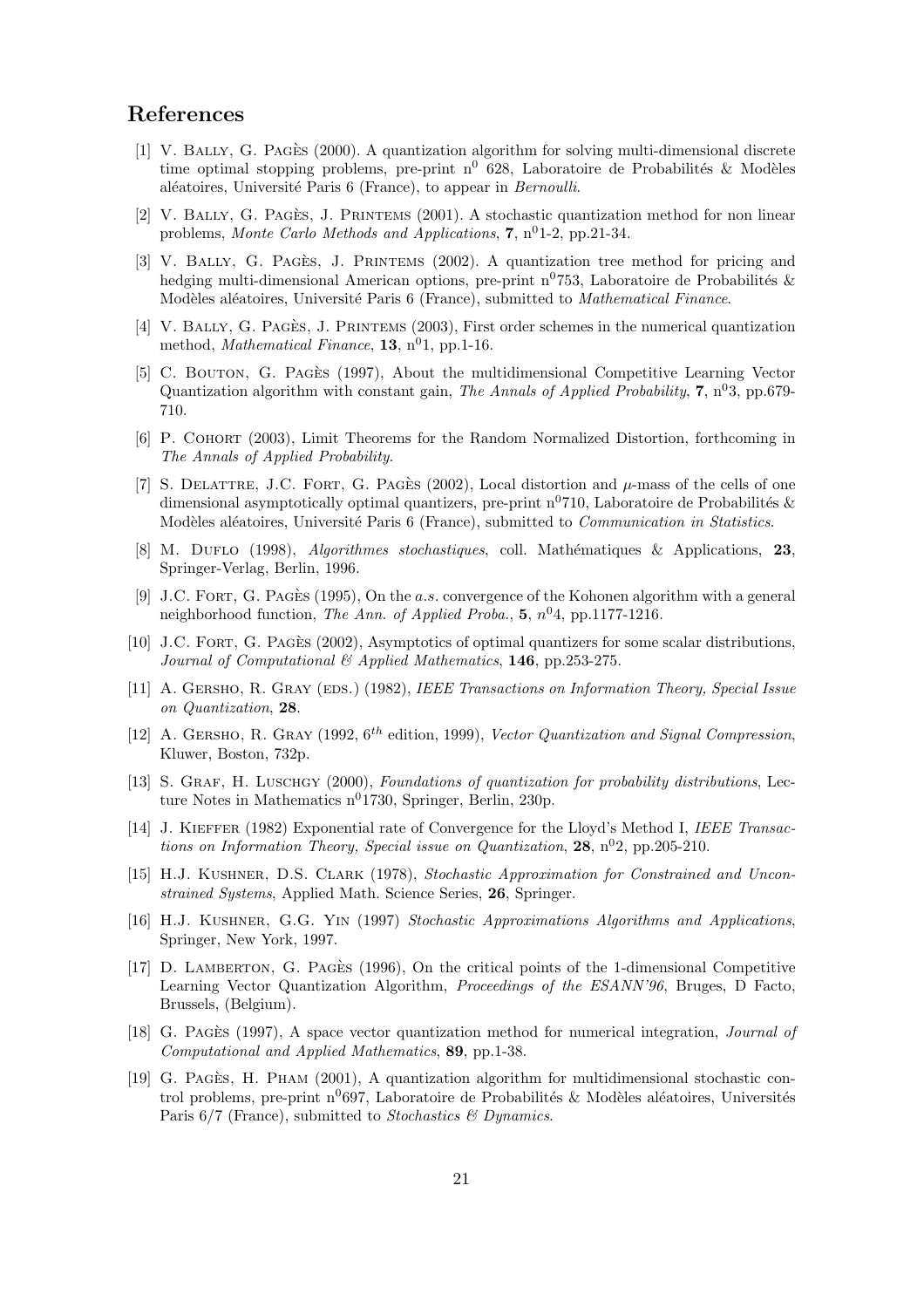- [20] G. PAGES, H. PHAM (2002), Optimal quantization methods for nonlinear filtering with discrete-time observations, pre-print  $n^{0}778$ , Laboratoire de Probabilités & Modèles aléatoires, Universités Paris 6/7 (France), submitted to Bernoulli.
- [21] G. PAGES, H. PHAM, J. PRINTEMS (2003), Optimal quantization methods and applications to numerical problems in finance, pre-print  $n^0$ 813, Laboratoire de Probabilités & Modèles aléatoires, Universités Paris 6/7 (France), to appear in Handbook of Numerical Methods in Finance, Birkhauser.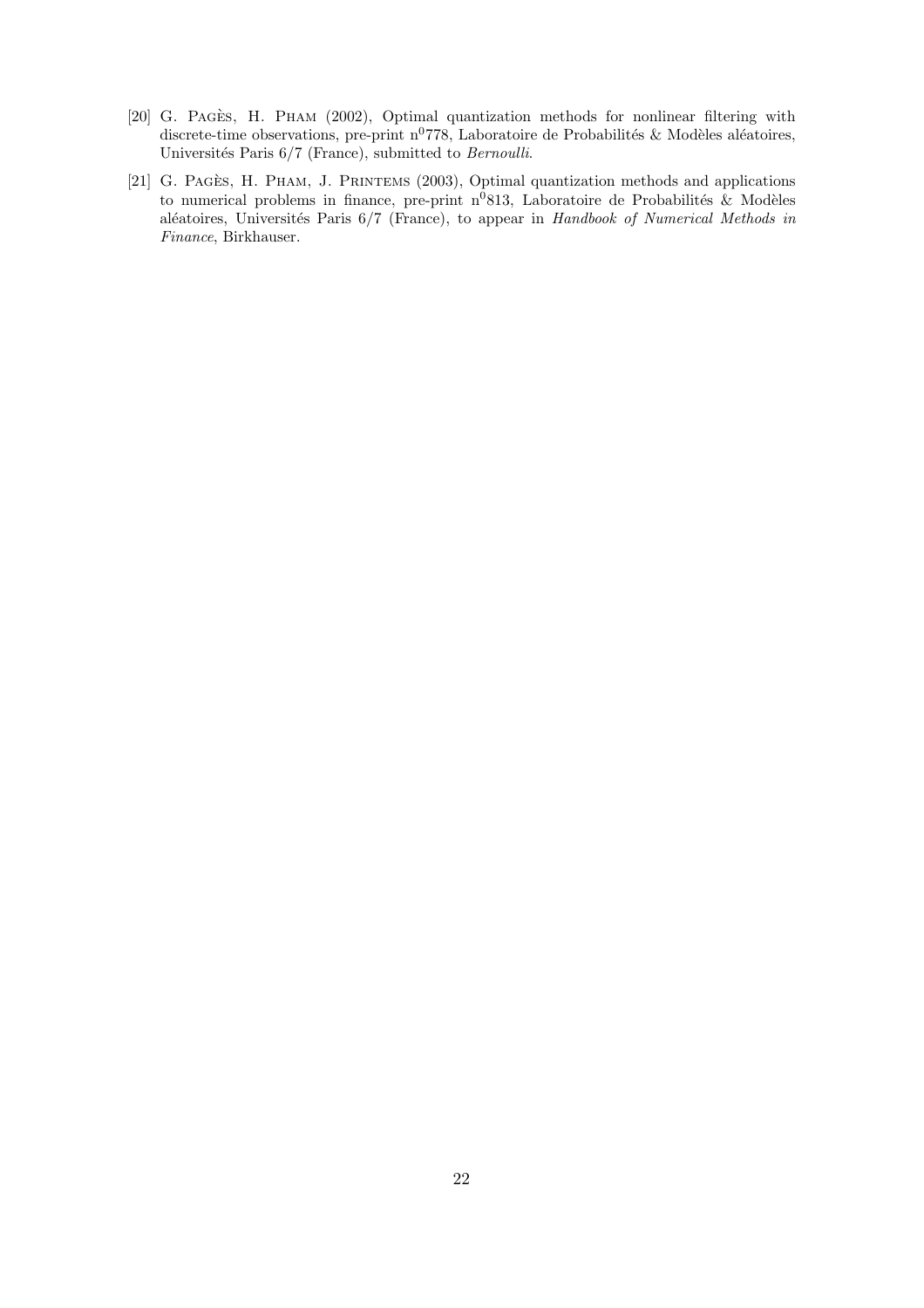

Figure 1:  $n \mapsto \log_{10} |\mathrm{d}D_N^X(x^n)|$  for  $N = 300$ .



Figure 2:  $\mathbb{P}_x$ -mass of the Voronoi cells  $C(x_i^*)$  as a function of the quantizer components  $x_i^*$ <br>( $\Box$ ),  $i = 1, ..., N$ ,  $N = 50$  and 300. Functions  $x \mapsto \exp(-x^2/3)/29.5$  ( $N = 50, \ldots$ ) and  $x \mapsto \exp(-x^2/3)/173$   $(N = 300, -)$ .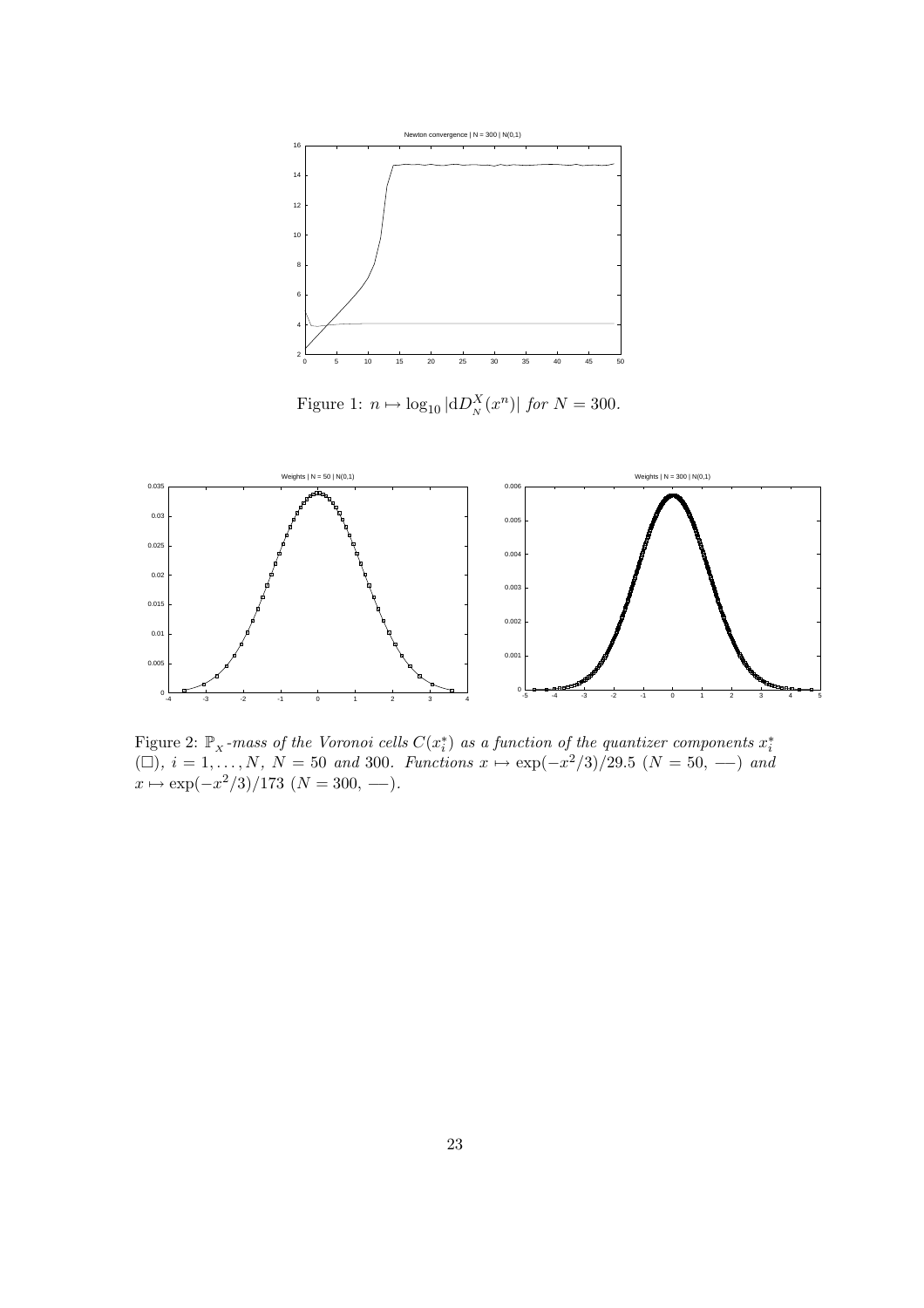

Figure 3: (a) Counter  $k_i$  plotted as a function of  $x_i$  obtained in dimension 1 after  $10^7$ trials with  $\gamma_0 = 1$ ,  $a = 400$  and  $b = 10^{-1}$ . The value of  $D_N(x^*)$  is 1.60(-2). (b) Quantizer obtained in 1-dimension after  $10^7$  trials with  $\gamma_0 = 1$ ,  $a = 400$  and  $b = 10^{-3}$ . The value of  $D_N(x^*)$  is 1.57(-2).



Figure 4: Quantizer with  $N = 13$  obtained after  $10^6$  trials of the randomly initialized  $CLVQ$  algorithm (3.7) followed by  $M_{Lloyd} = 10$  Lloyd's method I. Except for the origin, its components make up a regular centered pentagon and a regular centered heptagon.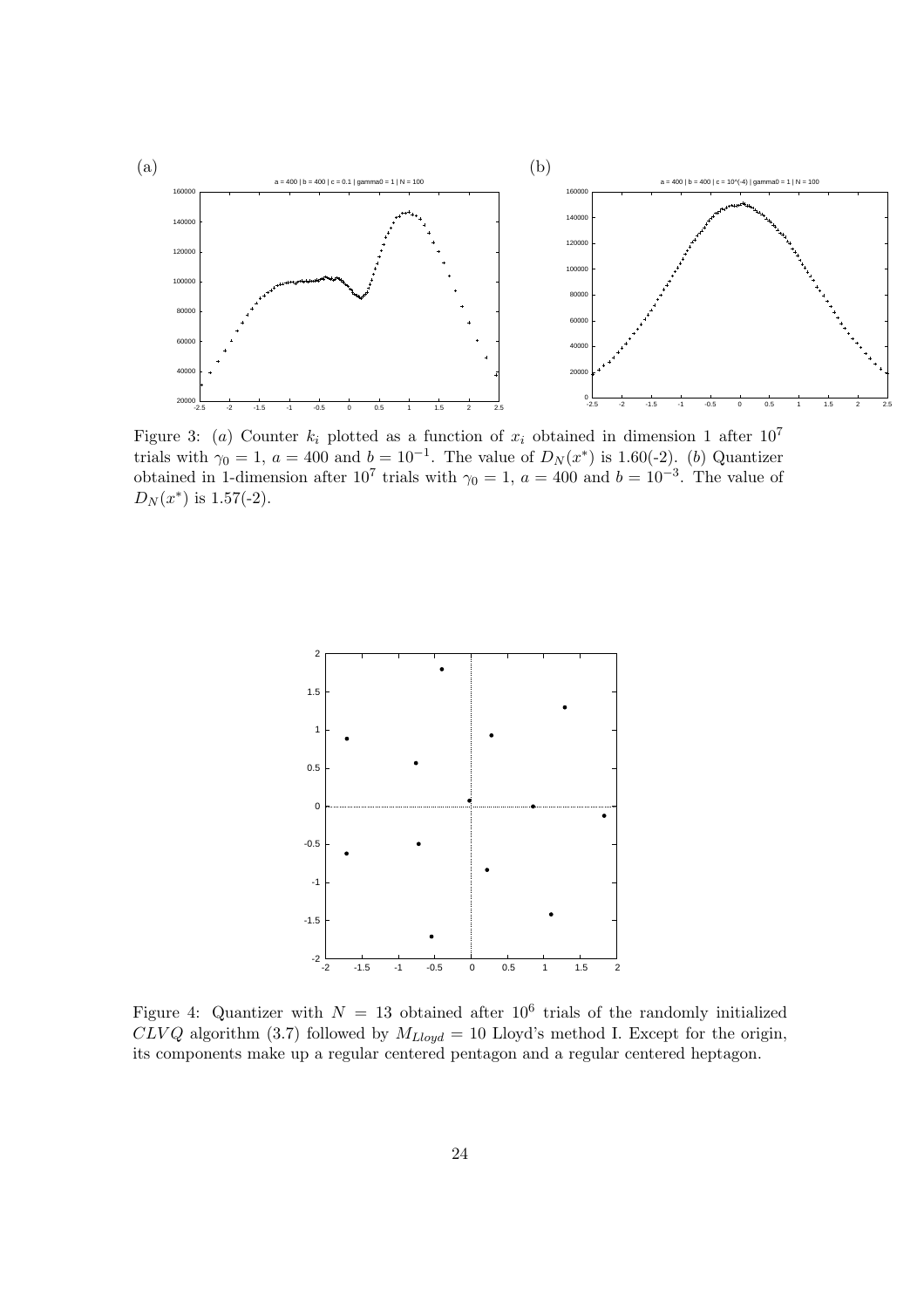

Figure 5: (a) Quantizer with  $N = 14$  obtained from the one with  $N = 13$  and the point 0 after 10<sup>6</sup> trials of CLVQ algorithm (3.7) with  $\gamma_0 \approx \min_{i \neq j} |x_i - x_j|/2$  followed by 10 Lloyd's method I. (b) Quantizer with  $N = 14$  obtained after  $10^6$  trials of the CLVQ algorithm (3.7) followed by  $M_{Lloyd} = 10$  Lloyd's methods I.



Figure 6: (a) Quantizer with  $N = 500$ .  $D_N^X = 7.08(-3)$ . Truncated case. (b) Quantizer with  $N = 500$ .  $D_N^X = 8.56(-3)$ . Non-truncated case.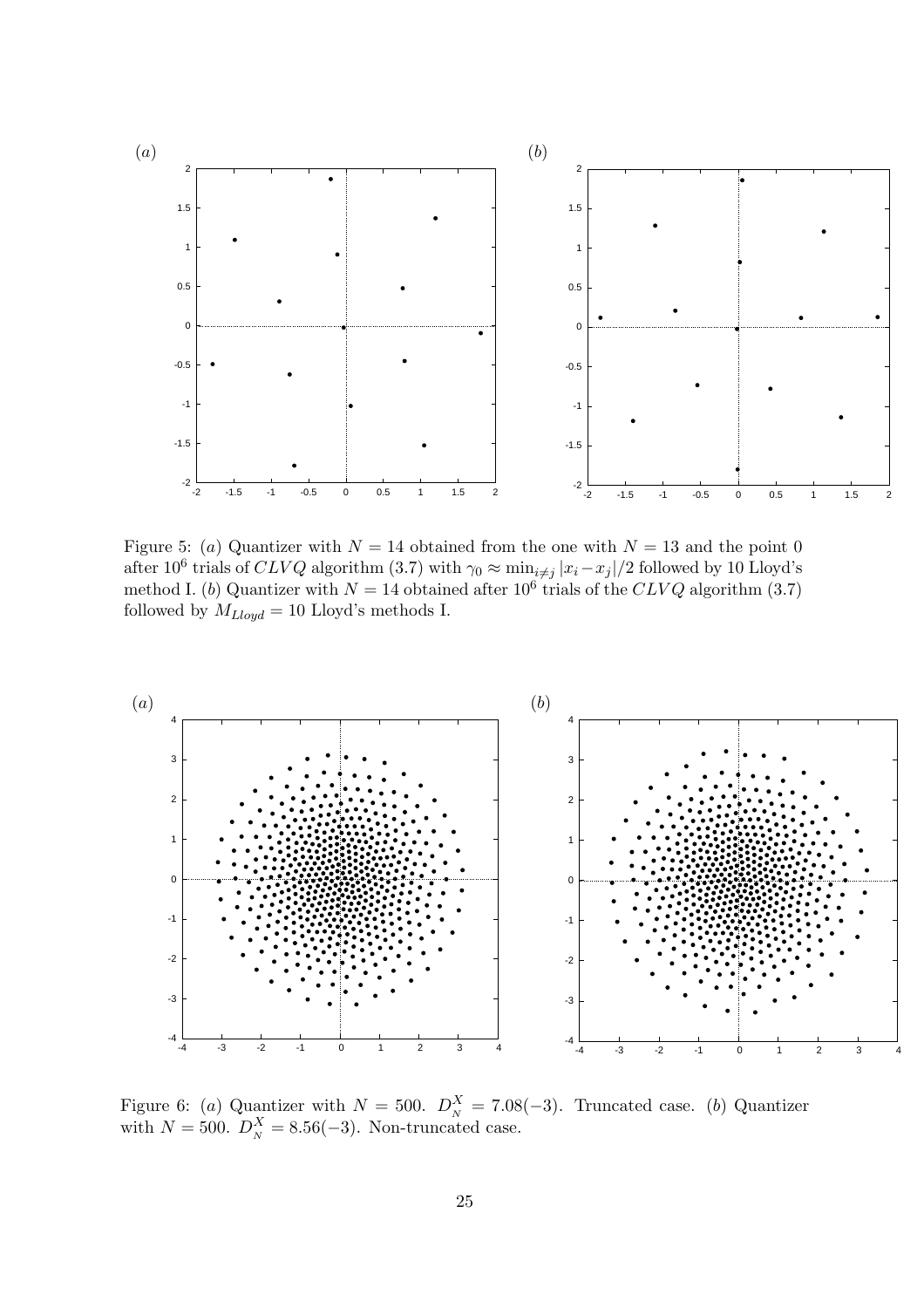

Figure 7: Optimal quantizer of Figure  $6(a)$  with its Voronoi tessellation. Truncated case.



Figure 8: 1000–quantizer of the Normal law in  $\mathbb{R}^3$ . The value of the distortion obtained is  $D_N^X = 5.45(-2)$ . Non truncated case.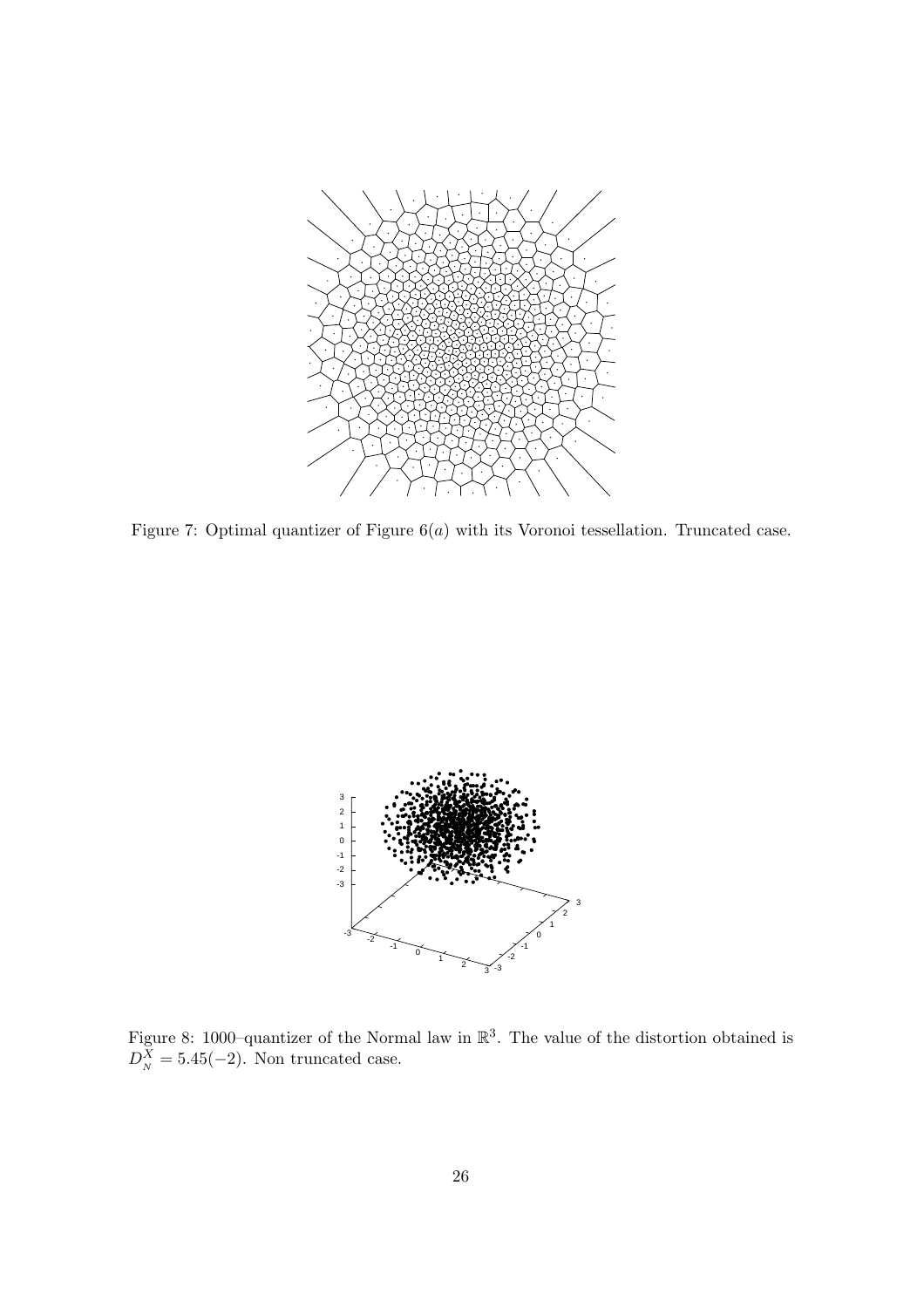

Figure 9: Radii of optimal quantizers in dimension  $d = 4, 6, 8, 10$  with N from 1200 to 1800. Drawing of  $i \mapsto |x_i|$ , we can guess 4 layers of points in dimension 4, 3 in dimension 6, 2 in dimension 8 and 1 in dimension 10.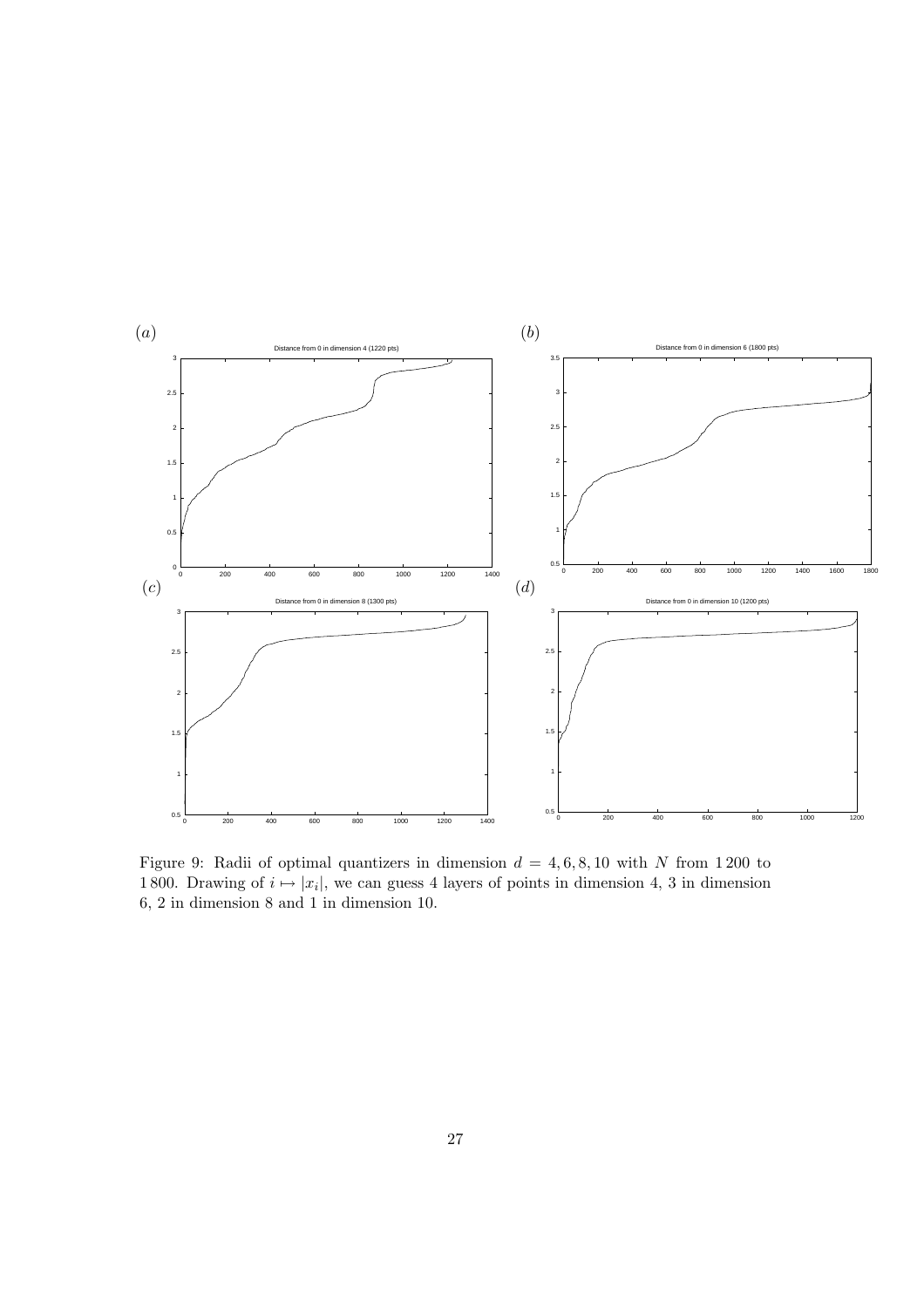



Figure 10: Linear regression in log-log scale of  $N \mapsto |\mathbb{E}g_2(\widehat{Z}) - \widehat{\mathbb{E}g_2(Z)}_N|$ . In a)  $d = 2$ ; b)  $d = 3$ ; c)  $d = 4$ ; d)  $d = 5$ ; e)  $d = 6$ .

28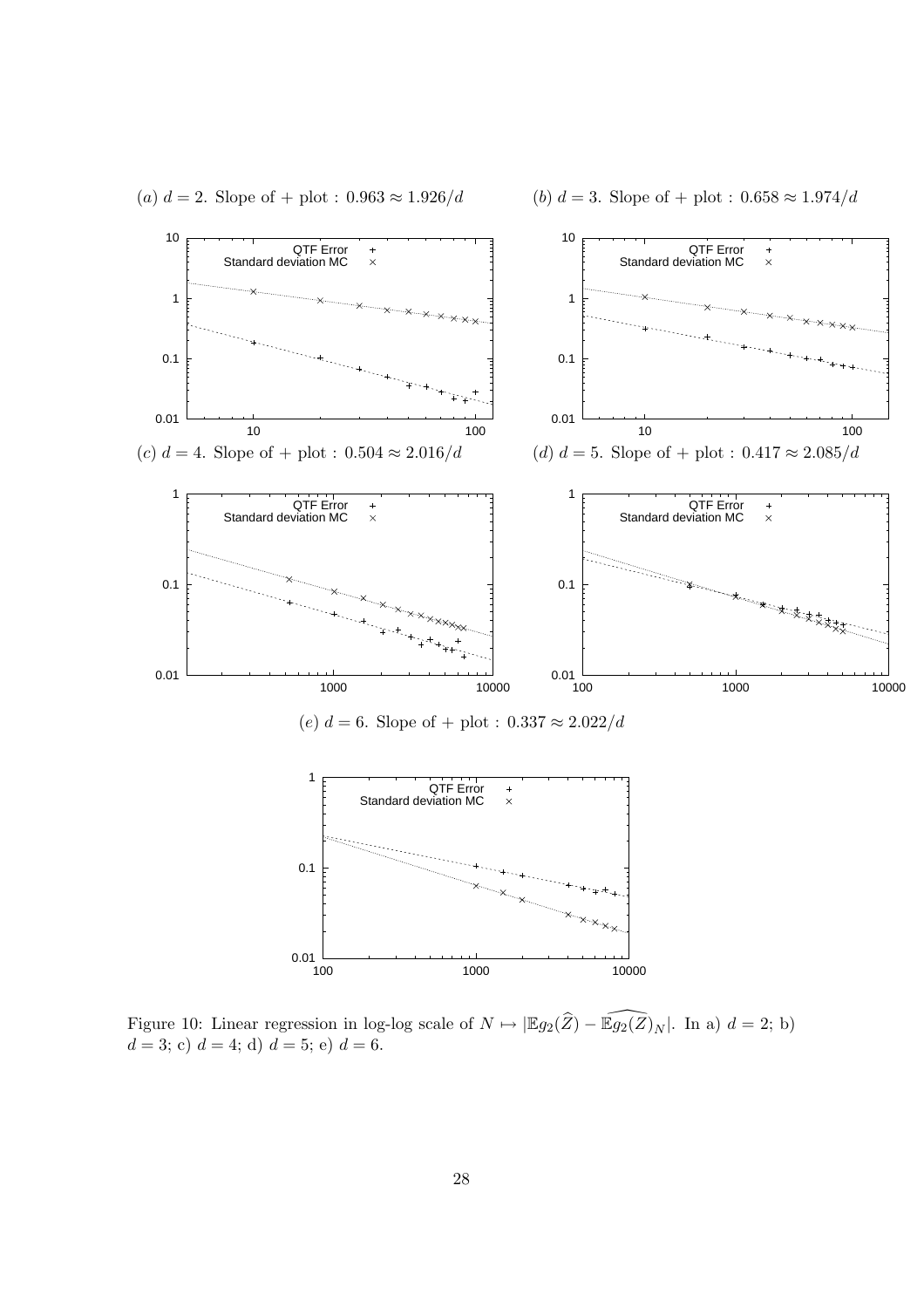

(a)  $d = 2$ . Slope of + plot :  $1.20 \approx 2.40/d$  (b)  $d = 3$ . Slope of + plot :  $0.692 \approx 2.076/d$ 

Figure 11: Linear regression in log-log scale of  $N \mapsto |\mathbb{E}g_4(\widehat{Z}) - \widehat{\mathbb{E}g_4(Z)}_N|$ . In (a)  $d = 2$ ; (b)  $d = 3$ ; (c)  $d = 4$ ; (d)  $d = 5$ ; (e)  $d = 6$ .